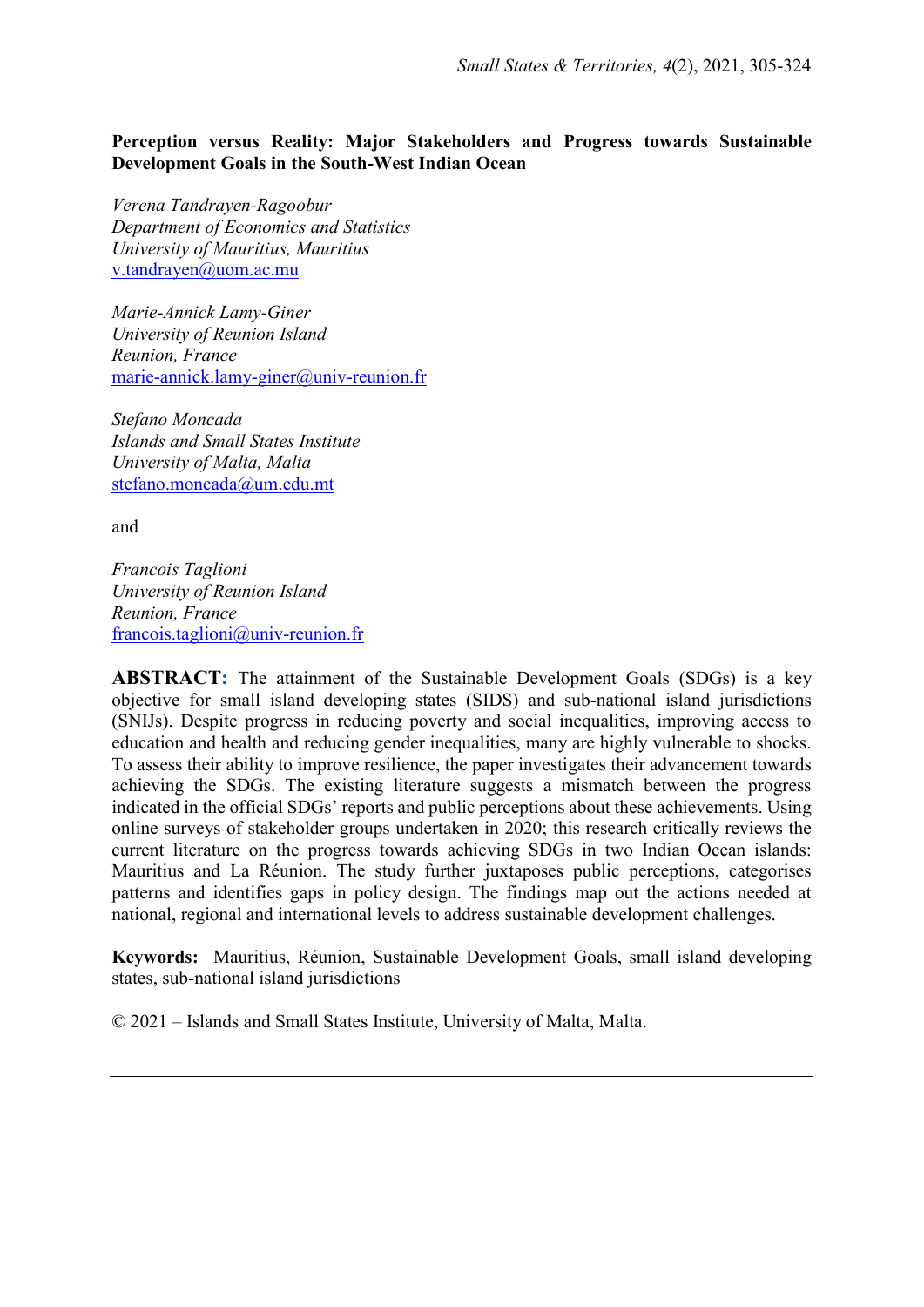### Introduction

 About 20 percent of United Nations (UN) members are small island states, often organised in a lobby group called the Alliance for Small Island States (AOSIS), which was also instrumental in the setting up of three global UN conferences on the sustainable development of Small Island Developing States (SIDS). The United Nations Department of Economic and Social Affairs (UN-DESA) currently recognises 58 SIDS (38 UN-members and 20 non-UN members), located in three main geographic areas: i) Caribbean, ii) Pacific, and iii) Atlantic, Indian Ocean, Mediterranean and the South China Sea (AIMS). Additionally, there are at least 115 populated Sub-National Island Jurisdictions (SNIJs) across the globe (Stuart, 2009), and the taxonomy of their association to the mainland varies greatly, including unions, constitutionally decentralised unions, federations, confederations, federacies, associated states and overseas territories (Baldacchino & Milne, 2006).

 The attainment of the Sustainable Development Goals (SDGs) is a key policy objective for many SIDS and SNIJs. This process can be traced back to 1994 and to the importance given to Sustainable Development (SD) at the first UN global conference on the sustainable development of SIDS, held in Barbados. The Barbados Plan of Action (BPoA), followed by the 2005 Mauritius Strategy of Implementation (MSI), the 2010 MSI+5 outcome document, and the SIDS Accelerated Modalities of Action (SAMOA) Pathway adopted in 2014 during the third international SIDS conference, cemented the importance of achieving SD for SIDS.

 More recently, the review of the 2014 SAMOA Pathway undertaken in 2018 by the SIDS of the AIMS Region aligned the achievement of the objectives agreed in the 2014 third international conference on SIDS to the 2030 Agenda for Sustainable Development and that the monitoring of the progress in the implementation of the SAMOA Pathway "was best carried out in the context of the monitoring of the implementation of the SDGs and their targets based on the SDG indicators" (United Nations, 2018, p.16).

 In light of these initiatives, the objective of this paper is to investigate the public perception toward SDGs in the two small islands of Mauritius and La Réunion, outlining useful implications for designing policy tools that will strengthen SDG actions. Public awareness and support of the SDGs is an important prerequisite for their implementation. It is also vital to understand public attitudes towards SDGs to facilitate and encourage public involvement in SDG actions. Hence, a better insight of public perception can support policy making in areas where there are gaps. The methodology rests on two online surveys of non-governmental organisations (NGOs), public officials, business owners, students, academics and private sector workers, amongst others across La Reunion and Mauritius.

 The structure of the paper is as follows: Section 2 reviews the literature on small islands and SNIJs with respect to sustainable development. Section 3 describes the materials and methods used in the study whilst section 4 presents the case study and situational analysis of Mauritius and La Réunion. Section 5 sets out the findings and section 6 discusses the results. We conclude in section 7 with relevant policy implications.

### Literature Survey

 The literature on small island states and SNIJs has increased considerably during the past three decades, mostly due to the importance that small states are being assigned, or have acquired, in the international arena (Baldacchino, 2020a; Ourbak & Magnan, 2018). Existing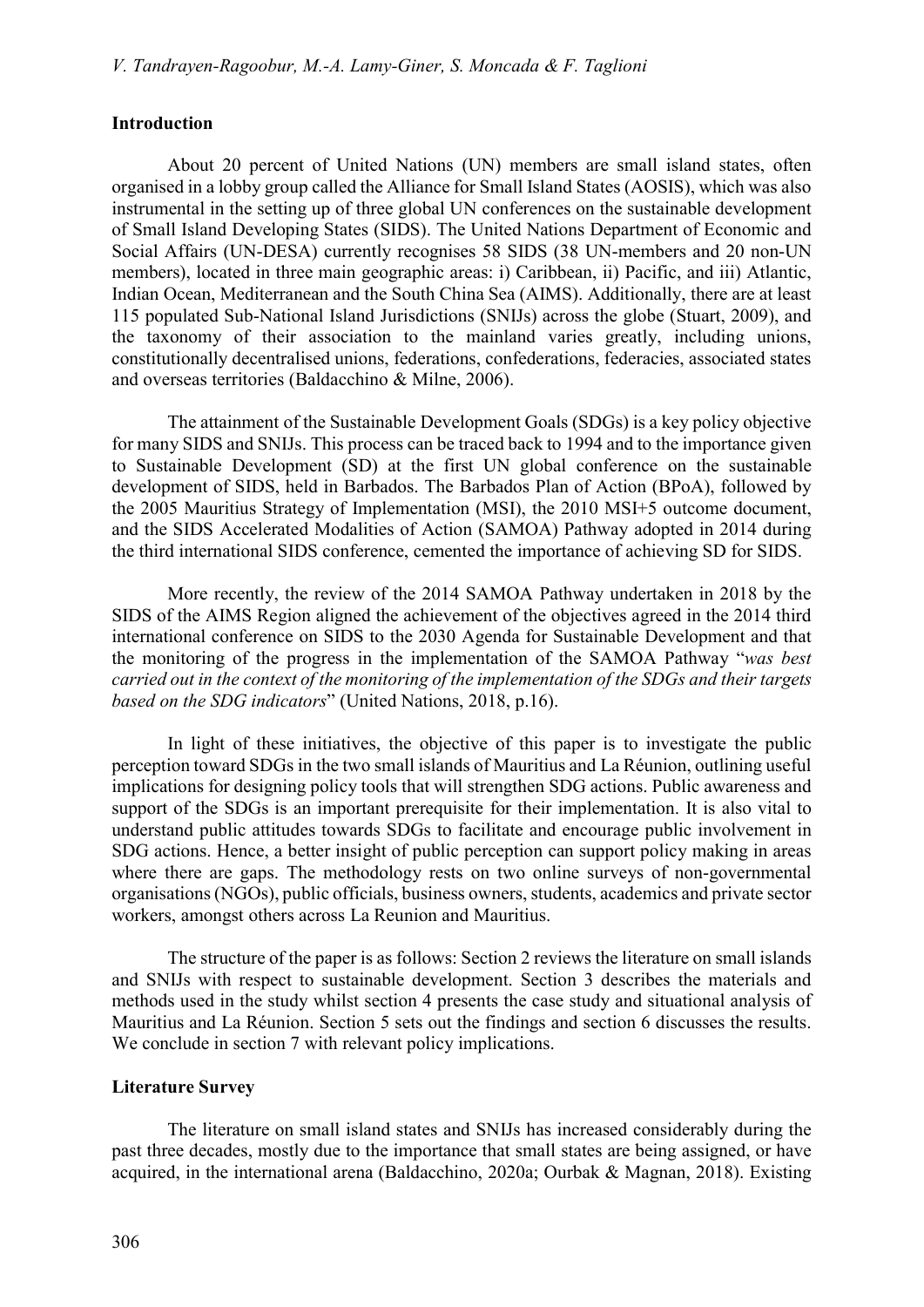literature on SIDS generally agrees that vulnerabilities pose serious challenges to the attainment of SD on islands (Mycoo, 2018; Moncada & Bambrick, 2019; Shultz et al., 2019); Taglioni, 2011). In this regard, a prolific body of knowledge researching economic vulnerability has stressed that small size often implies poor natural resource endowment and low inter-industry linkages, resulting in a relatively high import content in relation to GDP. Constraints in diversifying their economies, especially when compared to larger states, leads to a relatively high dependence on a narrow range of exports, making SIDS more exposed to external economic shocks (Briguglio, 2016). Further constraints, driven by small size, can be identified in the limitations on domestic competition, potentially leading to oligopolistic and monopolistic organisations, high per unit cost of transport, mostly due to insularity from the main commercial centres that may also give rise to additional problems such as time delays and unreliability in transport services (Briguglio, 1995). Furthermore, small size may limit the ability of some states to reap the benefits of economies of scale, mostly due to indivisibilities of overhead costs, which also make administration, and in general the costs of running a country, more expensive, given the higher per capita costs when the population is small (Srinivasan, 1986).

 However, these constraints and disadvantages should not be construed as an argument that small states cannot succeed in achieving SD. On the contrary, it is well known that a number of small island states and SNIJs are highly successful economically and that their financial and economic development is actually associated with an increase in environmental standards (Seetanah et al., 2018). Furthermore, many SIDS and SNIJs, generally, tend to feature strong and long-lasting democratic records (Corbett & Veenendaal, 2018). The literature on small states identifies various factors as having an effect on the performance of small states, some of which are inherent, including location, population size, and proneness to disasters, which therefore cannot be changed by government policy (Te'o, 2007; Briguglio et al., 2009; Briguglio, 2016). Other factors are policy-induced, such as economic, social, political and environmental governance (Briguglio et al., 2020). Many small states adopt policies which enable them to minimise the negative effects associated with small country size. In fact, a good number of SIDS are Middle-to-High income countries, indicating that they adopt policies that enable them to overcome their vulnerabilities (Moncada et al., 2018).

 There are three major propositions that explain the generally good SD performance of small states, namely that (a) small states are no different from larger ones (Anklesaria Aiyar, 2008; Easterly & Kraay, 2000); (b) small states face inherent handicaps, but many inherent advantages and the latter can outweigh the former (Baldacchino & Bertram, 2009); and (c) small states face major economic problems but these can be offset by appropriate economic policy (Briguglio et al., 2009). Irrespective of whether small island states tap into people's 'resourcefulness' as indicated by Baldacchino and Bertram (2009), or into 'policy induced measures' as highlighted by Briguglio et al. (2009), external factors such as pandemics and climate change can affect the capacity of many SIDS and SNIJs to build long-lasting resilience, and to strengthen individual, collective and institutional responses to external shocks (Lincoln et al., 2020).

 Evidence from recent research shows that small states have been highly impacted by the recent COVID-19 pandemic, with mortality rates amongst the highest (WHO, 2020; Randall, 2020; Telesford, 2021). However, it is also noticeable that many small island states have indeed reacted quickly and contained the spread of the virus, probably due to "island geography, remoteness and jurisdictional powers that enabled island and archipelagic jurisdictions to quickly lock themselves down and seal themselves in" (Baldacchino, 2020b, p.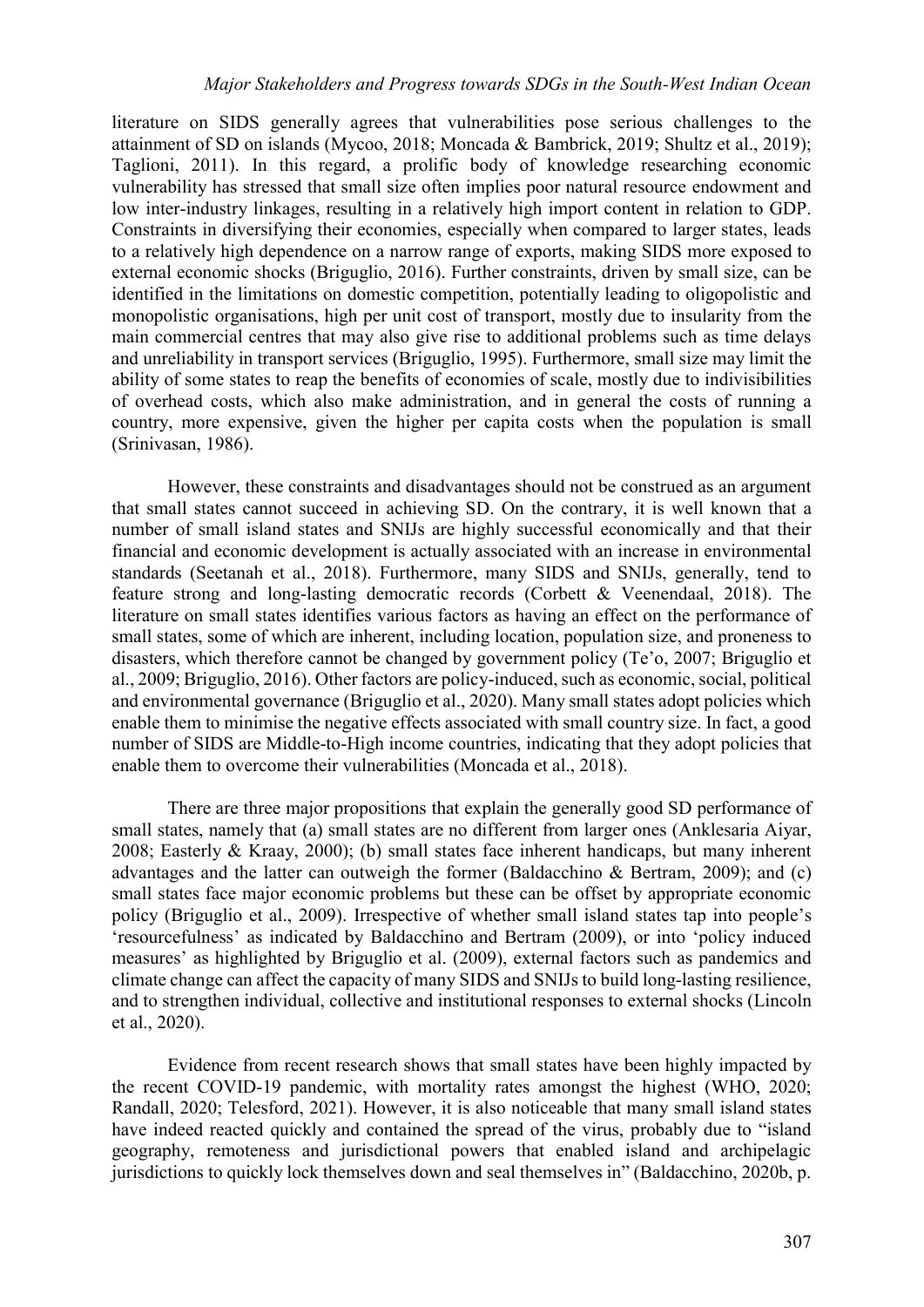4). Regional comparisons seem to confirm this view. For example, SIDS in the Caribbean have performed better than other mainland regions in Central and South America in containing the spread of the virus (Hambleton et al., 2020). Further research has also confirmed that small population size and island status can be an advantage in supporting public health measures to limit the spread of the virus (Taglioni, 2020), while more relaxed government approaches that tend to favour short-term economic priorities can lead to less desirable transmission rates (Cuschieri et al., 2020). SIDS' and SNIJs' response to shocks such as the COVID-19 pandemic can play a crucial role in indicating whether progress towards achieving the SDGs is still attainable.

### Public perceptions

 There is substantial evidence that public perception/opinion is an important factor in the adoption of policy measures, with a sizeable amount of literature examining the influence of public opinion and social movements on government policy (Gamson, 1989; Goldstone, 1980, Rohrschneider, 1990). It is often argued that public opinion influences public policy; that the more salient an issue is to the public, the stronger the relationship is likely to be; and that this relationship is threatened by the power of interest organisations, political parties, and economic elites (Aldrich, 1995; Burstein, 2003; Dahl, 1992; Mueller, 1999; Stimson, MacKuen, and Erikson 1995; Page and Shapiro 1983; Smith, 2000;). Burstein (2003) showed that the impact of public opinion is substantial and that it remains strong even when accounting for the activities of political organisations and elites. Predictions about the impact of opinion on policy range from it having a very substantial influence (Stimson, MacKuen & Erikson, 1995) to its keeping policy, rather vaguely, "in bounds" in its distance from public opinion (Jones, 1994, p. 238).

 Less research is available on the impact of public perception on the adoption of SD policies, where the current body of knowledge has mostly focused on researching the links between public opinion and environmentally policy, suggesting that a positive outlook can lead to the adoption of environmentally friendly policy, but also that this can change when unfavourable public support acts as a major barrier to this change (Dasgputa & De Cian, 2018). In light of this, if pro-environmentalism public opinion tends to rise it may nudge policymakers to adopt pro-environmental policies, accounting for an increase in public demand for environmentally friendly policies (Dasgputa & De Cian, 2018).

 Expert views as well as public opinions and a participative policymaking process provide useful tools to understand and address SDG achievements (OECD, 2020; Randall, 2020) and interactions (Weitz et al., 2018; Xu et al., 2020; ICS, 2017) Compared to the Millennium Development Goals (MDGs), the process for working towards the SDGs is intended to be more inclusive with various groups having the opportunity to share their opinions at different levels. In effect, the SDGs are process-oriented, providing a forwardlooking vision for governments to consider, anticipate and respond to some global changes and trends that influence and shape the policy environment. The extent to which countries are able to meet the SDGs will affect people and societies, with the impact being very much placespecific. Hence, there is a need for context-specific policies, which are more inclusive and people-centred. However, high unemployment, low wages, rising income inequality, gender inequalities and other poor socioeconomic outcomes have led to growing public discontent across many countries. This discontent has been amplified by the political and economic status quo: there has been a growing uncertainty and distrust from citizens about the capacity of their governments to ensure wellbeing now and in the future (OECD, 2019a). The SDGs offer an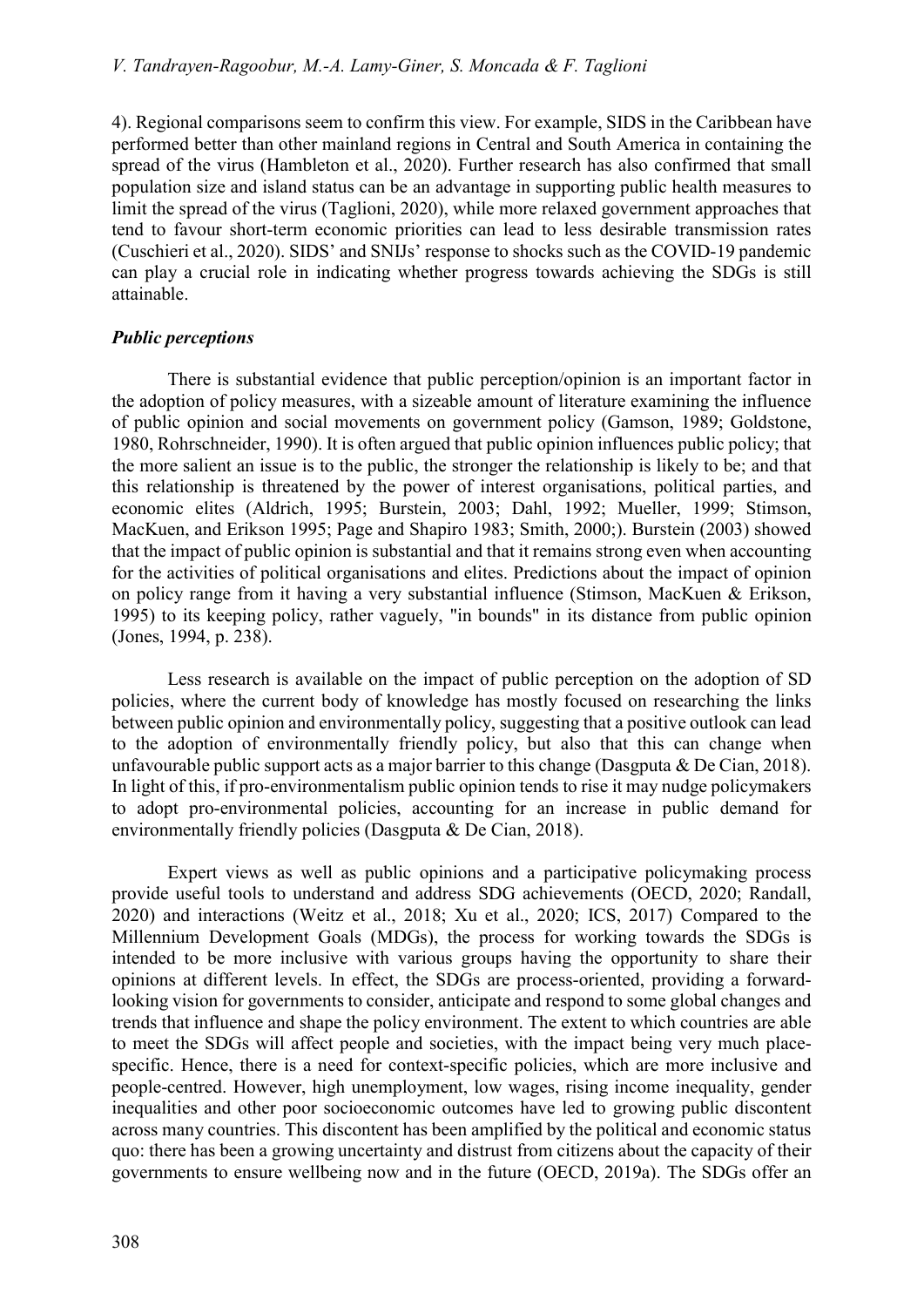opportunity for governments to design and implement public policies to foster equity, inclusion and cohesion. It is important therefore for both developed and developing nations to engage citizens and incorporate public opinion in the policymaking process.

 Although many SIDS and SNIJs have advanced relatively steadily, albeit unevenly, towards achieving SDG goals, there seems to be a mismatch between the progress indicated in the official reports (Voluntary National Review Report of Mauritius, 2019; Direction de l'environnement, de l'aménagement et du logement de la Réunion, 2017) and public perceptions among major stakeholders about these achievements, with information over public perceptions being scarce, or outdated. Understanding and interpreting public perceptions can help guide policy-design and support policy in areas where there are still gaps to be addressed. This research tries to fill these gaps, with a focus on the small island state of Mauritius and the SNIJ of La Réunion, with the objective of informing policy in the area of SD.

## Materials and Methods

 An online survey was conducted across seven groups targeting academics, students, government and other local authority employees, Non-Governmental Organisations, trade unions, business leaders and households. The profile of respondents was captured in terms of their gender, age, educational background, employment status, occupation and income. The questions relate to the importance and performance of the authorities and institutions at both the municipal, regional and provincial levels. The second part of the questionnaire focus more on the perceptions on sustainable development (including the evaluation of the success of the island government in achieving the Sustainable Development Goals) as well as actions undertaken by the population in line with the SDGs. The questions on perceptions were closed questions with a ranking "extremely favourable" or "strongly agree" to "extremely unfavourable" or "strongly disagree".

120 individuals were surveyed in La Réunion Island (63) and Mauritius (57) on the perception of sustainable development in relation to the objectives of the United Nations Development Programme. The surveys were conducted between January and March 2020. These questionnaires were carried out within the broader framework of a research project comparing small island states and sub-national island jurisdictions, which aims to bring together the knowledge and expertise of multiple researchers and partners from twelve islands spread across the globe. Under the UNESCO Chair in Island Studies and Sustainability, the overall objective is to better understand the sustainable development practices and potential of small islands, and in particular, the role that governance plays in achieving a more sustainable future.

 This paper critically examines the similarities and differences in sustainability policies between a small independent island state (Mauritius) and a sub-national island jurisdiction (La Reunion Island). These policies and practices are examined through the lens of islanders' perceptions. In other words, the perception of islanders is questioned. At the same time, the aim is to see what spaces for dialogue are available to the population and how they express their disagreement or saturation in the face of inappropriate or insufficient decisions taken from the authorities.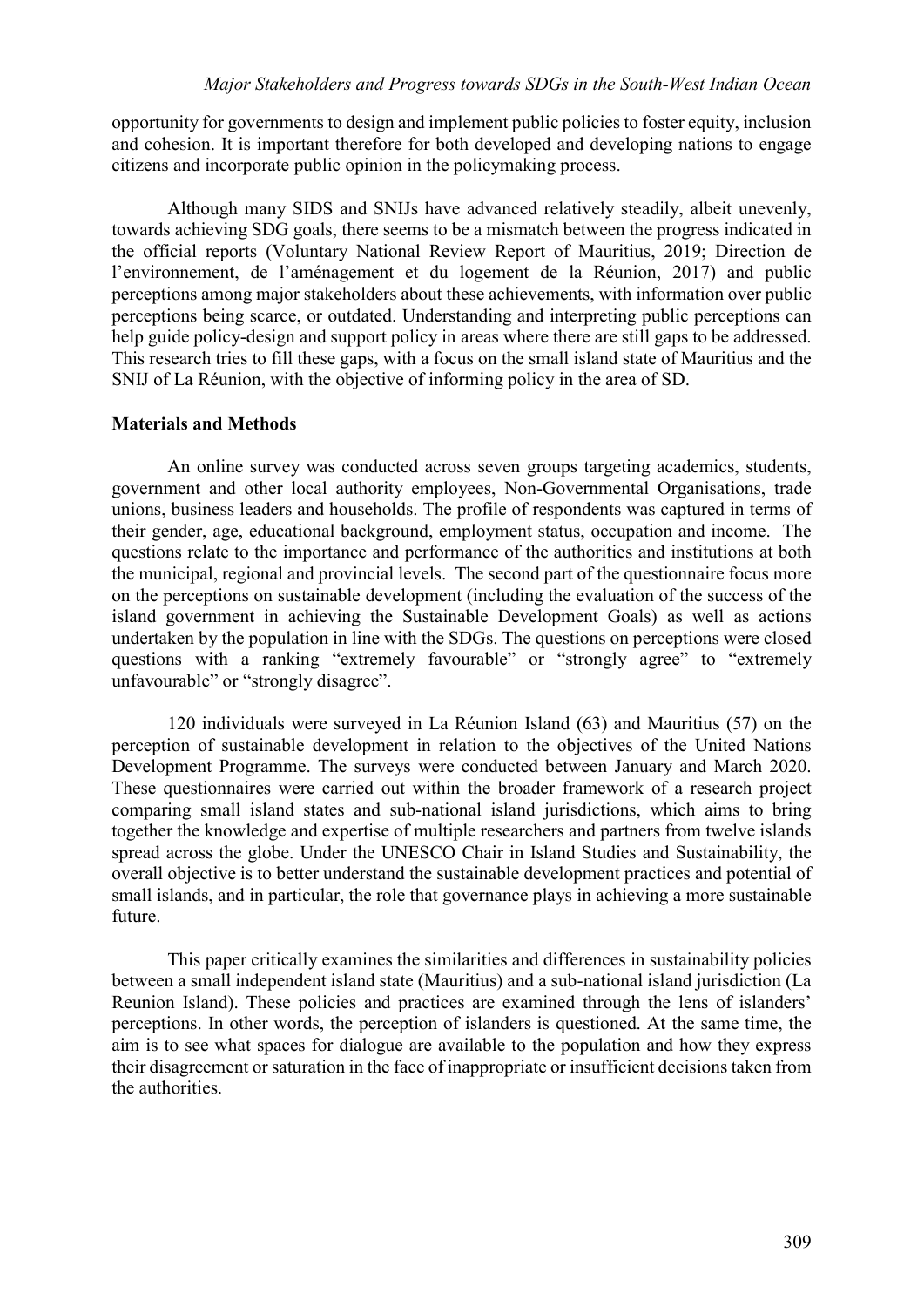## Case Study Areas

 One-hundred and eighty kilometres apart, La Réunion Island and Mauritius are located in the south-western Indian Ocean, some 700 km east of Madagascar and some 2,300 km from the African coastal strip (Mozambique). Together with Rodrigues, a Mauritian dependency, they form part of the Mascarene archipelago. They both started their colonial histories as French territories, with Mauritius passing into British hands in 1814. Table 1 below provides a comparative snapshot of the main social and economic indicators in both islands. From the table, it can be observed that the population of Mauritius is higher than that of La Reunion. GDP per capita, literacy rate and life expectancy are higher for La Reunion compared to Mauritius. However, in terms of income inequality and unemployment rate, Mauritius fares better.

|  |  |  | Table 1: Some social and economic variables for both islands. |  |  |
|--|--|--|---------------------------------------------------------------|--|--|
|  |  |  |                                                               |  |  |

|                                  | La Réunion       | <b>Mauritius</b>             |
|----------------------------------|------------------|------------------------------|
| Population (million)             | 0.86             | 1.3                          |
| GDP (2019) per capita (US\$)     | 19,000           | 12,900                       |
| HDI (2019), value and rank       | $0.901(26^{th})$ | $0.804~(6\overline{6^{th}})$ |
| Life expectancy at birth (years) | 80               | 74                           |
| Infant mortality rate $(\%)$     | 7                | 10                           |
| Unemployment rate $(\% )$        | 21               | 10.5                         |
| Gini Index*                      | 0.53             | 0.36                         |
| Literacy $(\% )$                 | 99               | 91                           |

Source: Mauritius: World Bank 2020; La Réunion: INSEE 2020.

\* Gini index of 0 represents perfect equality, while an index of 1 implies perfect inequality.

## La Reunion

 La Réunion Island is located nearly 9,345 km from mainland France. Together with Mayotte, it is one of two French departments located in the Indian Ocean. More precisely, La Reunion is one of twelve French Overseas Territories. Among them, five, including La Réunion, have the status of DROM (French Overseas Department or Region). The DROMs are under the legislative identity regime (Article 73 of the Constitution). In other words, national laws and regulations are automatically applicable to them. Nevertheless, to take account of their specific nature, adaptations may be applied, except in the field of justice, public freedoms, etc. (Gay, 2017). In La Reunion, as in French Guiana, the Regional Council and the Departmental Council constitute the local decentralised government administration. The scope of action of the Regional Council encompasses ten main areas; economic development, training and youth, sustainable regional development, environment, transport and travel, tourism, culture and sport, purchasing power, European funds and regional voluntary actions. For its part, the General Council is mainly involved in social actions (e.g., protection of the elderly, integration of young people, and development of culture). Certain fields, such as tourism development and the integration of young people, overlap between the two Councils.

La Réunion covers an area of  $2,512 \text{ km}^2$  and had nearly 860,000 inhabitants in 2020 (INSEE, 2020). It is characterised by the relative youthfulness of its population, with 35% of Reunion Islanders under the age of 25. Conversely, only 16% of Reunion Islanders are over 60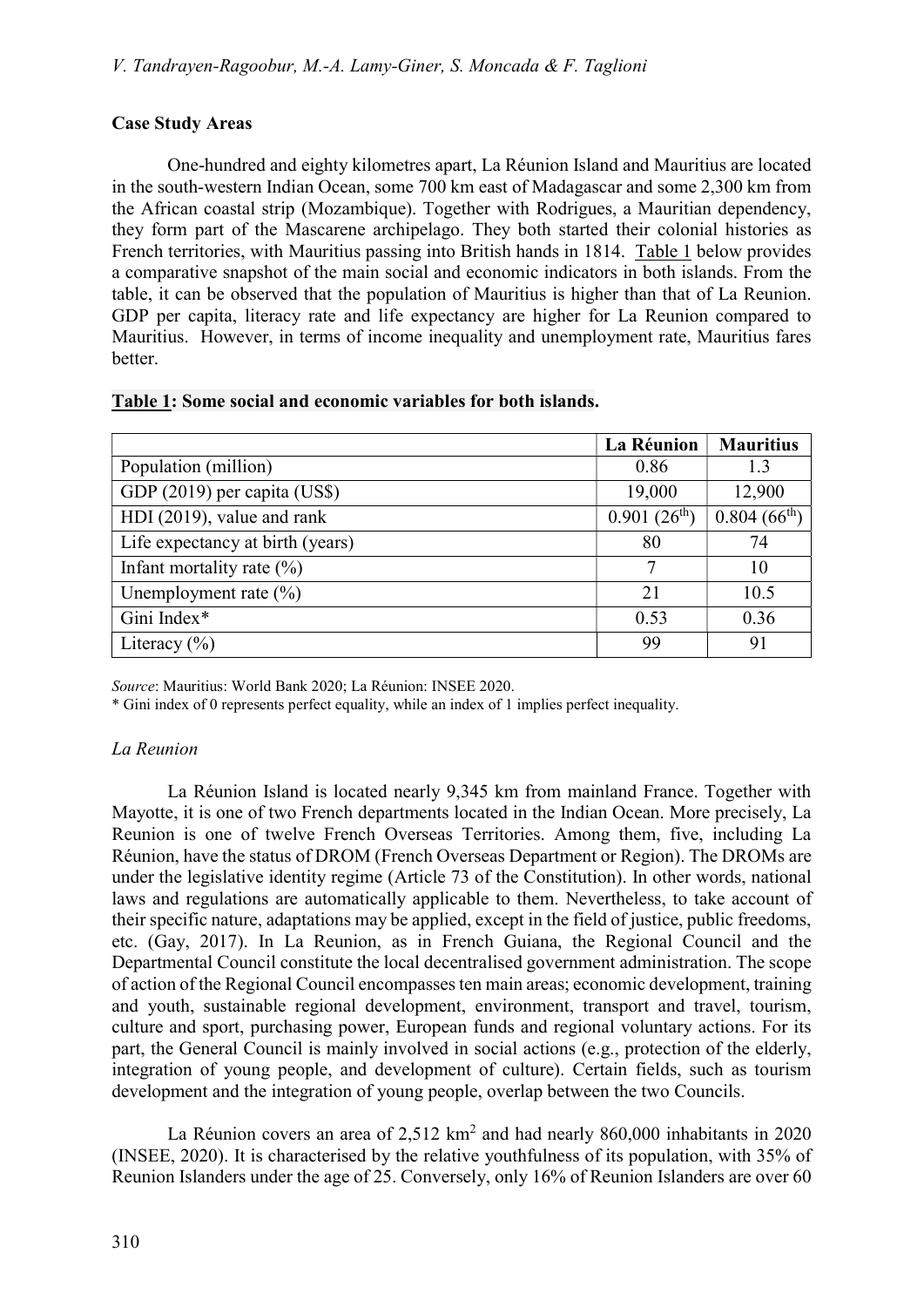#### Major Stakeholders and Progress towards SDGs in the South-West Indian Ocean

years old. Despite a significant ageing of the population over the last 30 years, among Overseas Departments only Mayotte and French Guiana have younger populations. Although population growth has slowed down in recent years to around 1% per year, it appears that the symbolic threshold of one million inhabitants will be crossed before 2040.

 As is the case with many tropical small islands, La Réunion is very much exposed to natural risks, including drought in winter, torrential rains in summer, volcanic eruptions in the south-east, and tropical cyclones with devastating winds. Almost the entire population of La Réunion is concerned by these major natural risks, which are not without consequences for agricultural activity, regional planning policy, housing and biodiversity. Climate change, combined with existing natural hazards, is a cause of concern among the population (BRGM, 2018).

 The state of socio-economic development on La Réunion, which is at the heart of sustainable development, is one of relative contrasts. Economic growth appears to be sustained but remains fragile. Admittedly, starting from a colonial plantation economy (sugar cane) at the time of departmentalisation, the French island has been able to build a relatively modern economy. Some sectors of activity (fishing involving the export of toothfish, agro-food, construction and public works, and tourism) breathe dynamism into the economy. This transition has also been driven by a French and European regional development policy, which has provided the territory with numerous facilities (Hermet and Rochoux, 2014). But, even if La Réunion is one of the most dynamic French regions in terms of job creation, demography and the annual rate of economic growth (around 3%) are not enough to create all the necessary jobs. In other words, La Réunion's economic model is struggling to generate an inclusive and job-creating economy.

 In many areas, there are still significant differences with mainland France overall. The GDP per capita is lower ( $\epsilon$ 21,500 compared with  $\epsilon$ 32,900) and La Réunion thus ranks among the more disadvantaged regions of the European Union (in 2018, the GDP in purchasing power standards was 69 for the French island on a base of 100 for the average European region). The unemployment rate is 27% (compared with 10% in mainland France). This structurally low level of employment leads to household fiscal uncertainty, poverty and gender inequalities. The female employment rate is low in La Réunion, with fewer than 4 out of 10 women of working age employed. Similarly, the share of women in precarious employment remains high; women hold only a quarter of the positions in the senior civil service. There are few women at the head of companies with 10 employees (La Réunion Convergence Plan, 2017). Monetary poverty affects 40% of the population of La Réunion compared with 13% in metropolitan France (La Réunion Convergence Plan, 2017): households with a standard of living below  $\epsilon$ 911 for a single person and  $\epsilon$ 1,910 for a couple with two children are considered poor (INSEE, 2020). On La Réunion, the high cost of living, particularly for food items, renders this poverty and food insecurity more acute (Hermet & Rochoux, 2014). As a result, the income of some Réunion Islanders is heavily dependent on social assistance, with one quarter of households living on social benefits. Moreover, the level of education of young people is below metropolitan levels. The percentage of early school leavers is one of the highest among the French departments. Illiteracy is more than 10 points higher than in France.

 In order to reduce these inequalities, a convergence plan was drawn up in 2017 between the State and the two regional Councils (La Réunion Convergence Plan, 2017). Its goal was to implement a long-term convergence strategy with a view to reducing the development gaps with the French Republic over ten years in light of the 17 UN SDGs. As of this date, La Réunion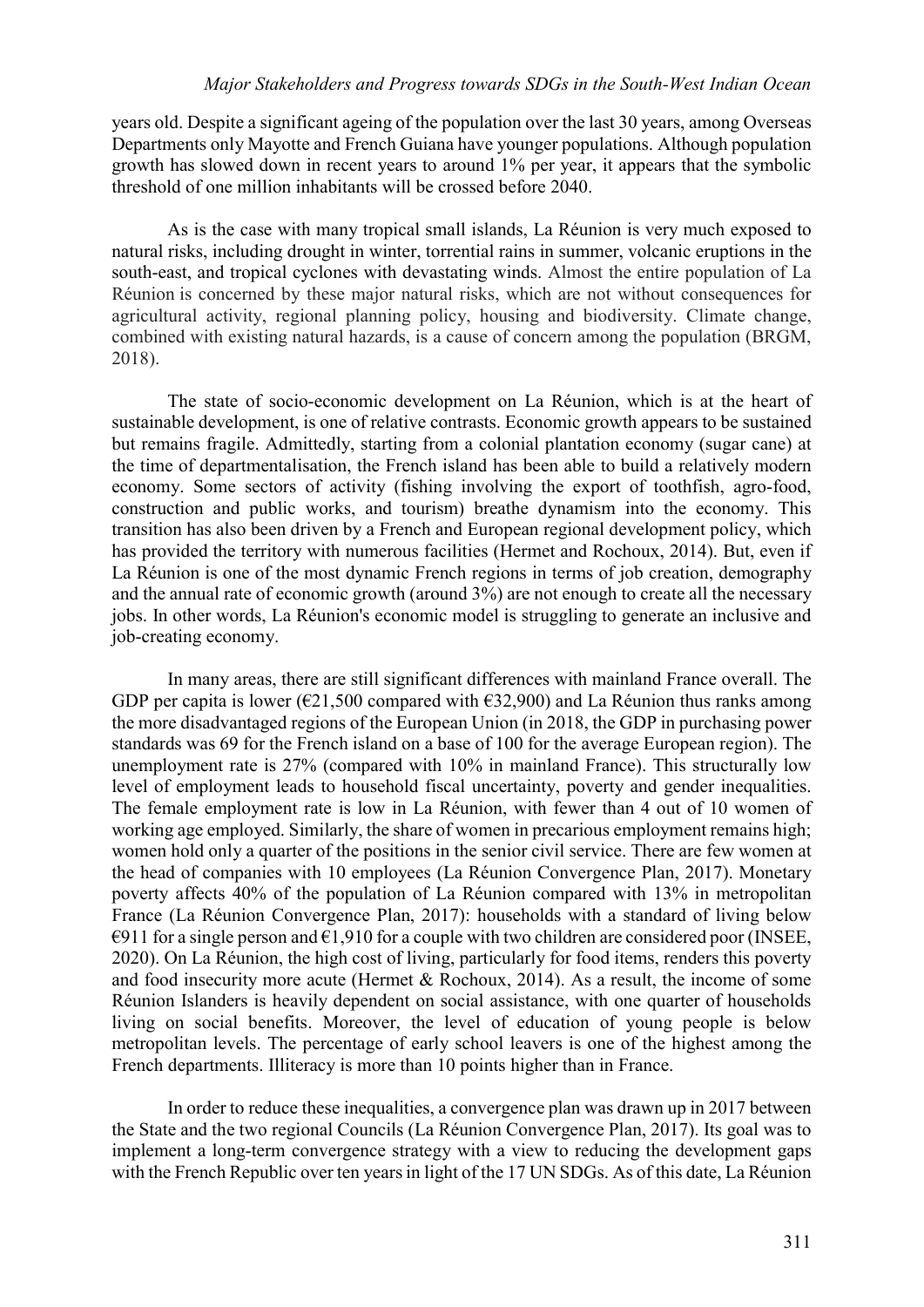still has gaps in four areas: SDG 1 (No poverty); SDG 10 (Reduction of inequalities); SDG 5 (Gender equality); and SDG 8 (Decent work and economic growth) (La Réunion Convergence Plan, 2017).

### Mauritius

 Despite a different socio-economic situation, Mauritius is also facing its own challenges to meet the SDGs. With 1.3 million inhabitants, Mauritius has a population larger than La Réunion in a slightly smaller space  $(2,040 \text{ km}^2)$ . Note that, although La Reunion is a single island, Mauritius is an archipelago, made up of Rodrigues Island (some 600 km to the east) and the Agalega Islands (some 1,100 km to the north). It has recently moved into the high-income category with a GNI per capita of US\$ 12,740 in 2019, a 3.5% increase over the 2018 figure (World Bank, 2020). The island's economy has gone through major structural changes in the last half-century. With labels like the "little dragon of the Indian Ocean" or the "tiger of Africa", Mauritius has often been cited as a model of success for developing countries (Jauze, 2012). Starting from a mono-crop sugarcane economy, Mauritius has diversified to manufacturing, financial services, tourism and information and communications technology (ICT). Today, the services sector contributes around 76% of the GDP (Statistics Mauritius, 2019). It also has a progressive social agenda. As such, Mauritius' Human Development Index (HDI) for 2019 was 0.804, placing it in the very high human development category, ranked 66th out of 189 countries and territories. Between 1990 and 2019, Mauritius' HDI rose from 0.624 to 0.804, an increase of 28.8% (UNDP, 2020).

 Although Mauritius may be viewed as an economic success in the context of nearby Africa, the country still faces a number of challenges related to income inequality, a growing trade imbalance, budget deficits, and strong competition on the world market. As is the case with many small islands, Mauritius is highly connected with the rest of the global economy, with a trade to GDP ratio in 2019 of 92.81% (Statistics Mauritius, 2020).

 Mauritius's inherent vulnerabilities as a SIDS can be attributed to its resource-poor economic structure, its distance from main markets, an increasing number of natural disasters, and the rising effects of climate change as well as being highly exposed to external shocks and global trends. To reduce its vulnerability, the island has invested in its welfare system incorporating free education, health care, universal old age pension and other measures aimed at providing a minimum social safety net. It is against this vulnerability that the SDGs are being implemented. The overall score of Mauritius' progress and achievement towards achieving all 17 SDGs is 63.8, a value that exceeds the overall regional score of 53.1. A score of 100 indicates that all SDGs have been achieved (Sachs et al., 2020).

#### Situational analysis

 In La Réunion, the issues at stake concern SDGs 1, 5, 8 and 10. According to the report carried out by the CESER (Regional Economic, Social and Environmental Council) in 2017, poverty reduction appears to be one of the crucial issues in La Réunion. The extent of poverty, as the report shows, is not only monetary, but multidimensional. Although the figure of 40% of the population of La Réunion living below the poverty line is undeniable, the CESER insists that this abstract figure corresponds to 331,900 real people. SDG 1 resonates with SDG 5 and SDG 8. Indeed, in La Réunion, job insecurity is significant, with 59,900 employees earning less than 9,000 euros per month. These are workers and employees in temporary and/or parttime employment. Most of them are young people and women (75%) (Insee, No. 61, 2016). In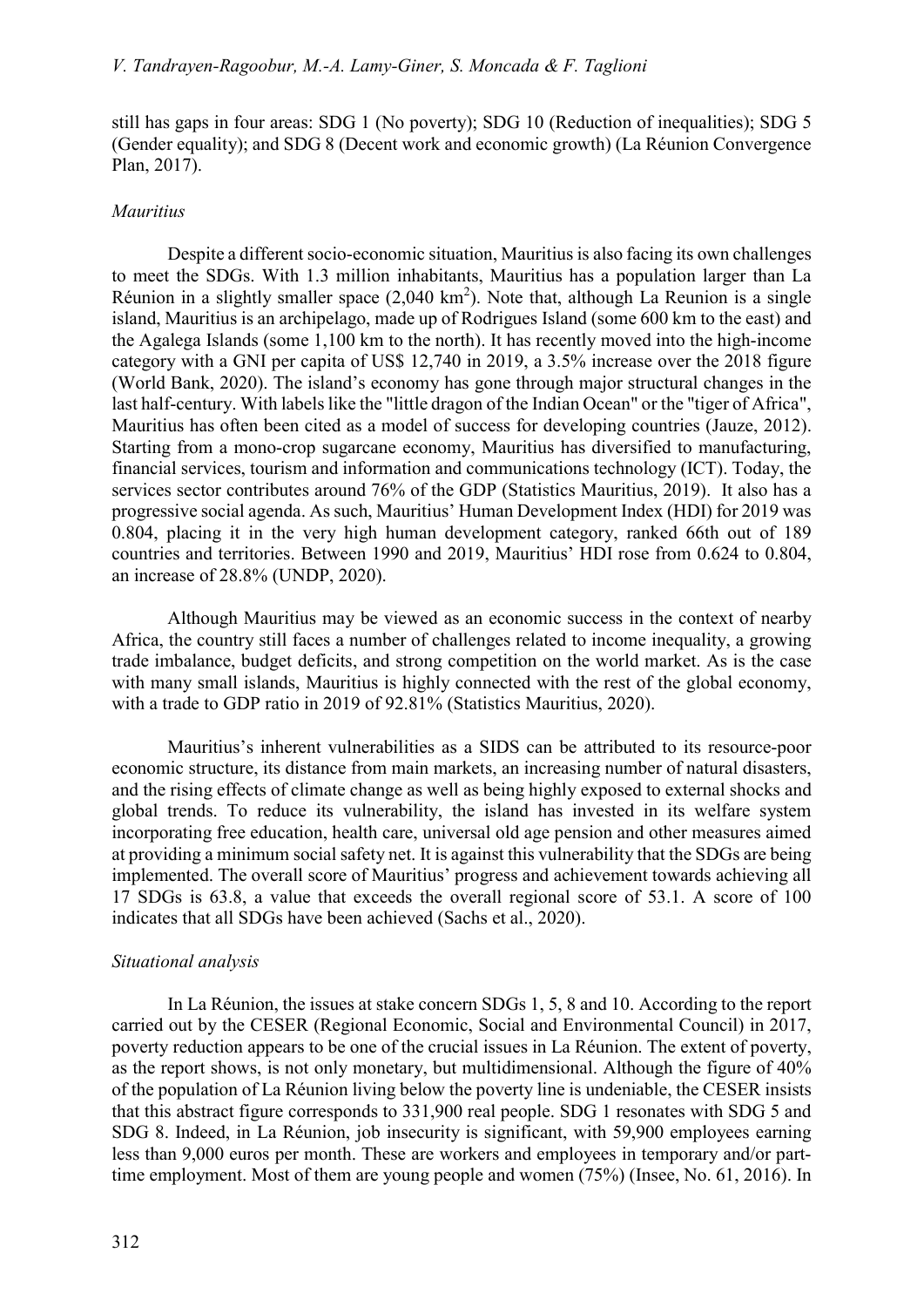La Réunion, as elsewhere, women are more likely to work in lower-paying sectors, such as shops and local services. Their occupations are also less diversified than those of men: half of all employed women aged between 30 and 65 work in eight occupational categories, whereas the same share of all employed men is spread over fifteen occupations. Their wages are also lower because of shorter working hours: 29% of female employees worked part-time in 2015, twice as many as men. They are also more likely to be on fixed-term contracts (18% compared with 15%) and on subsidised contracts (55% of subsidised jobs were held by women in 2017) (Insee, No 151, 2019). The differences in wealth between the countries in the area are such that the actions carried out in favour of regional cooperation appear insufficient. In this respect, SDG 10 appears to have been missed.

 As per the Voluntary National Review Report of Mauritius (2019), there has been progress in Mauritius over the years in a number of sectors in order to move towards the achievement of the different goals. It is postulated that Mauritius has achieved SDG 3: Good Health and Well Being and SDG 17: Partnerships for the Goals. The other SDGs are well on track. However, the data for Mauritius shows that significant challenges remain in SDG 13 (climate change action) and SDG 16 (peace, justice and strong institutions). With respect to SDG 13, it is observed that the sub-indicators have deteriorated over the years with the number of persons affected by disasters per 100,000 population rising from 795 in 2017 to 1,1009 in 2019 (Statistics Mauritius, 2020). Similarly, the total Greenhouse Gas (GHG) emissions per year have been increasing. In 2019, Carbon Dioxide (CO2) was the main GHG representing 73.9% of total GHG emissions (Statistics Mauritius, 2020). There has also been a rising trend in average CO2 concentration as well as methane concentration from 2010 to 2019 (Statistics Mauritius, 2020). The Voluntary National Review Report of Mauritius (2019) states that a National Adaptation Plan for Mauritius is under preparation and efforts have been made on SDG 13; however, the perceptions of local people are different as concrete actions from the authorities are lacking. With regard to SDG 16, still according to the National Review Report (2019), Mauritius is overall on track and has achieved three of the sub indicators. Hitherto, the sub-indicators show that the proportion of the population subject to sexual violence in the previous year had nearly doubled between 2010 and 2019 (Statistics Mauritius, 2020). Likewise, the number of victims who reported on offences such as homicide, assaults, sexual offences and other related offences related to children (e.g. abducting, abandonment, child trafficking, etc.) has increased by 4.5 times between 2010 and 2019. The two SDGs where major challenges remain are SDG 14 (life below water) and SDG 15 (life on land), arguably the SDGs most closely linked to life on small islands. For instance, the mean area that is protected in marine sites that are important for biodiversity is still low at 11.75% while the target is 100%. Moreover, the fish caught from overexploited or collapsed stocks as a percentage of total catch has been rising to 47.9% while the objective should be zero. For SDG 15, the index on the change in aggregate extinction risk across groups of species has decreased to 0.39 in 2019, while the objective is to achieve a value of one. In addition, the indicator measuring threats to terrestrial and freshwater species embodied in imports of goods and services per million population was 22.08 in 2018 while the long-term objective is zero (Sachs et al., 2020). In its attempt to meet several SDGs, Mauritius, like its neighbour La Réunion Island, still has a long way to go.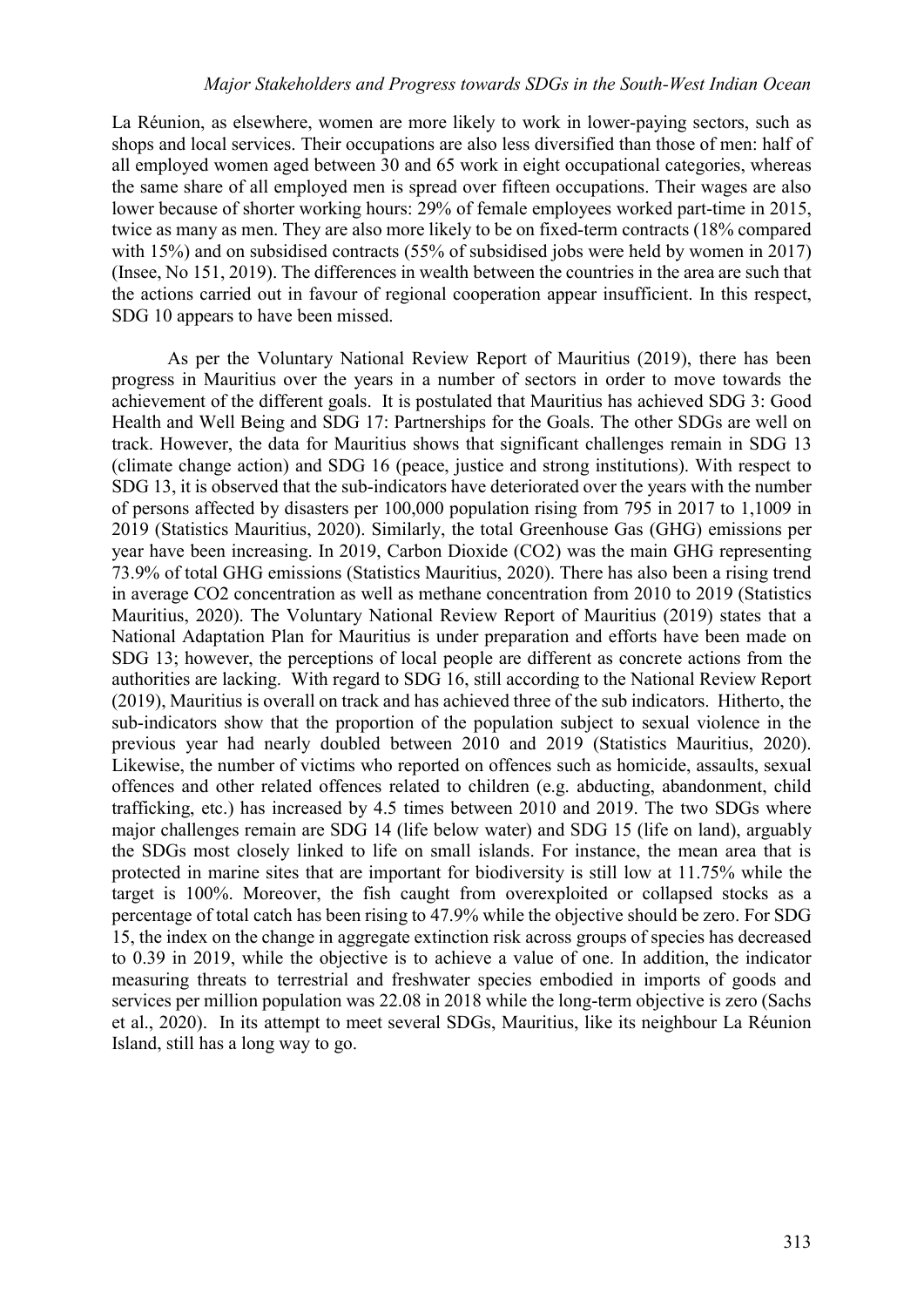# **Results**

## Perceptions of institutions

 Compared to Mauritius, where the population tends to be less satisfied with the district councils and the municipal government, in La Réunion, there seems to be greater dissatisfaction with the parliament and provincial government. Dissatisfaction seems to be higher in La Réunion for the judiciary and parliament compared to Mauritius and the mean value for Mauritius is higher (i.e., greater dissatisfaction) relative to La Réunion for most institutions (see Table 2). The unfavourable opinions in La Réunion are centered primarily on the Regional Council and the municipalities. More specifically, the management of the economy, public services, and relations with other actors on the island are perceived negatively. For Mauritius, there seems to be a clear association between the views on the insignificance of municipalities and district councils and respondents' level of dissatisfaction with the local government. The results are in line with the Afro barometer (2018), where Mauritians express less trust in their main public institutions, including municipal and district councils, but a higher level of trust for their judiciary.

|                                                                    |      | La Réunion   |     |            | <b>Mauritius</b> |              |     |            |
|--------------------------------------------------------------------|------|--------------|-----|------------|------------------|--------------|-----|------------|
| <b>Public level</b><br>satisfaction with<br>different institutions | Mean | Std.<br>Dev. | Min | <b>Max</b> | Mean             | Std.<br>Dev. | Min | <b>Max</b> |
| Judiciary                                                          | 3.49 | 1.41         |     | 7          | 2.91             | 1.48         |     | 6          |
| Parliament                                                         | 4.26 | 1.50         |     | 7          | 3.69             | 1.37         |     | 6          |
| Civil service                                                      | 3.21 | 1.13         |     | 6          | 3.58             | 1.34         |     | 6          |
| Police                                                             | 3.52 | 1.30         |     | 7          | 3.69             | 1.40         |     | 6          |
| Provincial government                                              | 4.04 | 1.27         |     | 7          | 4.09             | 1.38         |     |            |
| Municipal government                                               | 3.94 | 1.32         |     | 6          | 4.15             | 1.39         |     | 7          |

|  |  | Table 2: Views on satisfaction of different institutions in Réunion and Mauritius. |  |  |  |  |
|--|--|------------------------------------------------------------------------------------|--|--|--|--|
|--|--|------------------------------------------------------------------------------------|--|--|--|--|

Source: Survey Data, 2020.

Note: A value of 1 is rated as Extremely Satisfied to 7 as being Extremely Dissatisfied

 It is claimed that local governments, whether urban or rural, are best placed to match all SDGs to their institutional responsibility for the benefit of local communities (ICLEI, 2015). Hence, in the case of Mauritius and La Réunion, those surveyed do not seem to appreciate the value and significance of these institutions and are dissatisfied with their services or activities. These results may suggest that these institutions are not working, or perhaps lack sufficient levels of autonomy or funding, towards achieving the SDGs

# Perceptions of SDGs for La Réunion and Mauritius

 Little is known about the attitudes of the public towards SDGs at the national level (Guan et al., 2019). Existing studies have focused primarily on developed economies and lack in-depth explorations of the perceptions of the public towards SDGs (Guan et al., 2019; Horn and Grugel, 2018) for developing and smaller jurisdictions. Hence, one of the contributions of this research is to examine public perceptions of SDGs on SIDs and SNIJs.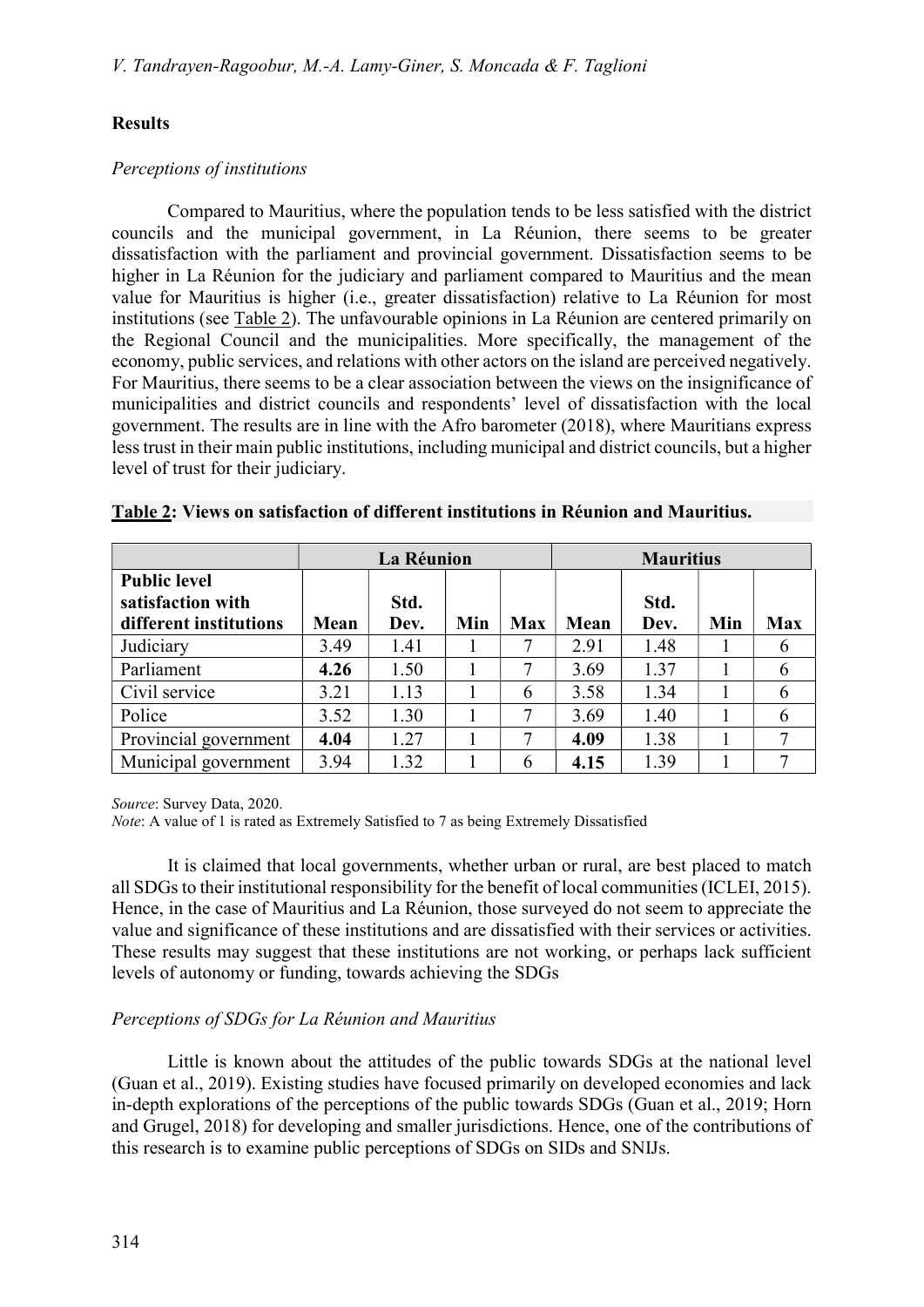Among the 17 SDGs, it can be observed from the analysis of the Mauritius data that the three SDGs ranked as most important are SDG 4 (ensure a quality education), SDG 5 (gender equity), and SDG 3 (good health and well-being) (Table 3). Though Mauritius has a free education system from pre-primary to tertiary levels, the poor quality of education seems to be critical for those surveyed. In fact, as per Subrun and Subrun (2015), there has been a growing concern about the provision of quality education in the Mauritian educational system during the past few decades. The main concerns about the education system are the high failure rates of primary school students and increased dropout rates for students aged 16 and above. Another concern has been the increased education mismatch (i.e., jobs to graduates), which has contributed to a rise in the youth unemployment rate over the past years. In terms of Goal 5, Mauritius has been lagging in its objective of achieving gender equity. According to the Global Gender Gap Report 2020 (World Economic Forum, 2020), Mauritius ranks 113<sup>th</sup> out of 144 countries using their index, with an overall value of 0.652 (An index of 0.00 means imparity and 1.00 implies parity), an economic participation and opportunity sub-index value of 0.550 and a political empowerment sub-index value of 0.087. Relative to most other countries, Mauritian women are not participating enough in the decision-making and development process. Finally, despite the fact that Mauritius has a free health care system, there is a need for the island to increase government investment in this sector. For instance, the number of health workers per 1,000 people is lower in Mauritius than the global average for upper-middleincome countries (WHO, 2018). Given the importance to Goal 3 attributed by the Mauritian citizens surveyed, it seems even more crucial for government authorities to adopt multi-sectoral actions to address the priorities of the health sector, which still faces many challenges (Musango et al., 2020).

|                  |      | La Réunion |              |                |             | <b>Mauritius</b> |              |                |
|------------------|------|------------|--------------|----------------|-------------|------------------|--------------|----------------|
| Variable         | Mean | Std. Dev.  | Min          | <b>Max</b>     | <b>Mean</b> | Std. Dev.        | Min          | <b>Max</b>     |
| SDG1             | 2.40 | 1.80       | 1            | 8              | 2.12        | 1.83             | 1            | $\tau$         |
| SDG <sub>2</sub> | 2.26 | 1.75       | 1            | 8              | 2.20        | 1.67             | 1            | $\overline{7}$ |
| SDG <sub>3</sub> | 2.28 | 1.67       | $\mathbf{1}$ | 8              | 1.80        | 1.21             | 1            | 6              |
| SDG <sub>4</sub> | 2.06 | 1.57       | $\mathbf{1}$ | $\overline{7}$ | 1.69        | 1.00             | $\mathbf{1}$ | 6              |
| SDG <sub>5</sub> | 2.20 | 1.51       | 1            | 6              | 1.69        | 1.04             | 1            | 6              |
| SDG <sub>6</sub> | 2.14 | 1.53       |              | $\overline{7}$ | 1.88        | 1.17             | 1            | 6              |
| SDG <sub>7</sub> | 1.94 | 1.38       | $\mathbf{1}$ | 6              | 1.88        | 1.17             | $\mathbf{1}$ | 6              |
| SDG 8            | 2.10 | 1.52       | 1            | 6              | 1.82        | 1.15             | 1            | 6              |
| SDG <sub>9</sub> | 2.38 | 1.38       | 1            | 6              | 2.00        | 1.24             | $\mathbf{1}$ | 6              |
| SDG10            | 2.62 | 2.00       | $\mathbf{1}$ | 8              | 2.20        | 1.41             | 1            | 6              |
| SDG11            | 2.34 | 1.45       | 1            | 7              | 2.06        | 1.41             | 1            | 6              |
| <b>SDG 12</b>    | 1.76 | 1.27       | 1            | $\overline{7}$ | 2.22        | 1.66             | 1            | 8              |
| <b>SDG 13</b>    | 2.10 | 1.67       | $\mathbf{1}$ | $\overline{7}$ | 2.00        | 1.53             | 1            | 6              |
| <b>SDG 14</b>    | 1.90 | 1.50       | $\mathbf{1}$ | 7              | 1.96        | 1.54             | 1            | 6              |
| $SDG$ 15         | 1.86 | 1.39       | $\mathbf{1}$ | 7              | 2.02        | 1.56             | 1            | $\overline{7}$ |
| <b>SDG</b> 16    | 2.70 | 2.04       |              | 8              | 2.08        | 1.53             | $\mathbf{1}$ | $\overline{7}$ |
| <b>SDG17</b>     | 2.54 | 1.88       | 1            | 8              | 2.18        | 1.33             | 1            | 6              |

|  |  | Table 3: Importance of Different SDGs in La Réunion and Mauritius. |
|--|--|--------------------------------------------------------------------|
|--|--|--------------------------------------------------------------------|

Source: Survey Data, 2020

Note: The lower the value, the greater the importance is of that SDG to the participants.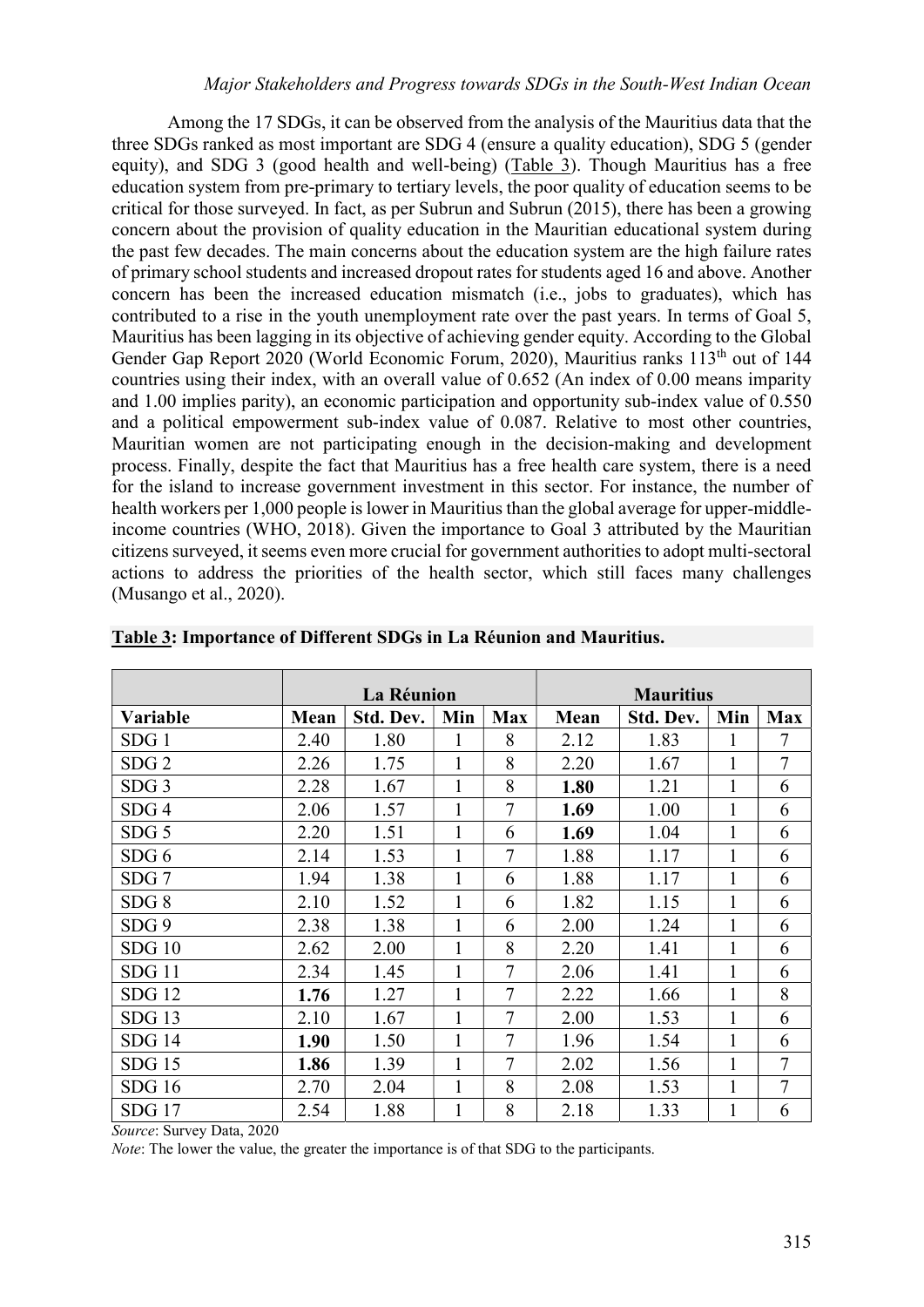In contrast to Mauritius, the top three most important goals for the survey participants from La Réunion are: SDG 12 (Responsible consumption and production), SDG 14 (Life below water) and SDG 15 (Life on land). Goal 12 may be viewed as being the most important because, as living standards and lifestyles in La Réunion have changed, they have been accompanied by an increase in pollution and environmental degradation. This is a function of the increase in the number of vehicles on the road, which have more than doubled since 1990, accompanied by a rise in commuting distances with increased urban sprawl. Road transport generates 1.5 million tonnes of CO<sub>2</sub> per year. In addition, there has been an increase in energy needs that require the generation of more electricity, in turn obliging the full operation of oil, diesel and coal-fired power stations that emit high levels of sulphur dioxide and other dangerous pollutants. This activity generates an additional 2 million tonnes of greenhouse gases each year.

 With respect to Goals 14 and 15, special attention is being paid to the preservation of biodiversity. The Department of the Environment, Planning and Housing has worked out a model with a set of twenty indicators monitoring biodiversity. One finding of the report is that 30% of the flora and 22% of the fauna are in danger of disappearing on the island. This attention may help explain the greater importance attached to this SDG.

 An overall assessment on the importance of various SDGs for both islands shows that there is a statistically significant difference across the respondents' perceptions on the relevance of these SDGs. While Mauritian stakeholders tend to concentrate more on education, gender equality and health, La Réunion's views are directed towards biodiversity, sustainable production and consumption as well as environmental protection. The trajectory of Mauritius and La Réunion could be explained both by the critiques of the Kuznets curve (for Mauritius) and the environmental Kuznets curve (for La Réunion). In fact, increase in economic wealth does not seem to result in a reduction in inequality (for Mauritius) nor of environmental standards (La Réunion), prompting more profound questions, not being analysed by this paper, on the priority placed on economic growth.

## The success of authorities in achieving the SDGs

 Perception surveys have often concentrated on public attitudes towards one or more subcomponents of sustainable development (Leiserowitz et al., 2005) and these have failed to relate to actions taken by government and relevant authorities to achieve the SDGs in line with public opinions on the importance of specific goals. Hence, the paper next probes the perceived success of government in striving to meet the SDGs.

 The scores in Table 4 for both Mauritius and La Réunion imply a generally negative perception on the part of stakeholders to governments' success in achieving the SDGs. In particular, the mean values for La Réunion exceed those of Mauritius across most SDGs, with the exception of SDGs 6 and 15. The worst performances by government are with SDGs 10 (reduce inequalities), 13 (climate action) and 17 (partnerships to achieve the goals) for La Réunion. For Mauritius, the government was perceived to have performed poorly on SDGs 12 (responsible consumption and production), 13, and 14 (life below water). Participants on both islands believe that their governments have been unsuccessful in addressing climate change.

 Given the attention paid to the outcomes of global warming on small islands it is understandable that special attention is focused on this area in the survey. When combined with concern about government success in areas of social inequities and economic progress, it suggests that those in La Réunion believe that their government does not meet basic sustainable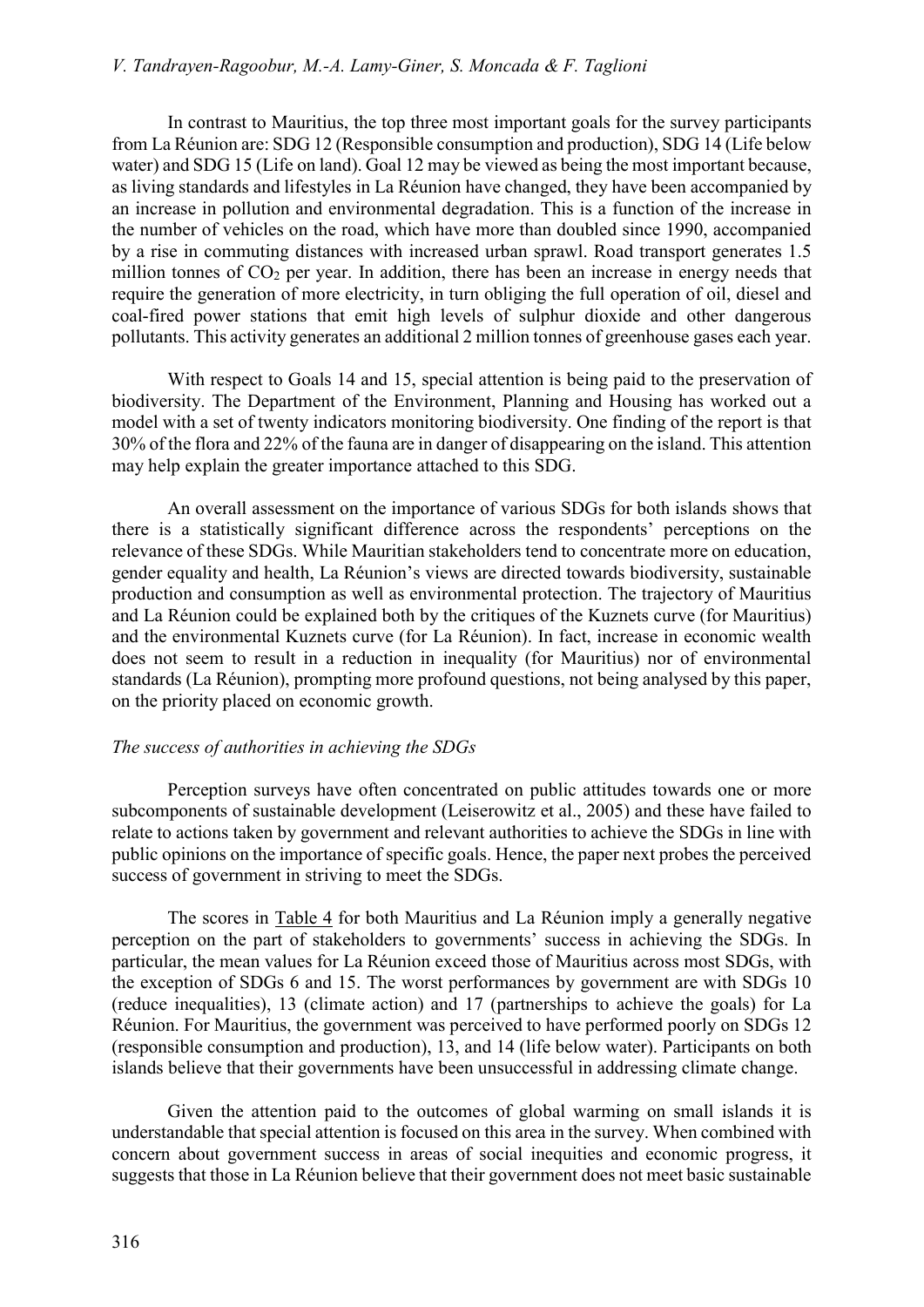development criteria. More globally, the SDG programme for Overseas France, implemented locally, whose slogan is "zero carbon, zero waste, zero agricultural pollutants, zero exclusion and zero vulnerability", does not seem to have convinced the people of La Réunion.

|                   |      |      | <b>Reunion</b> |                |             |      | <b>Mauritius</b> |                |
|-------------------|------|------|----------------|----------------|-------------|------|------------------|----------------|
|                   |      | Std. |                |                |             | Std. |                  |                |
| <b>Variable</b>   | Mean | Dev. | Min            | <b>Max</b>     | <b>Mean</b> | Dev. | Min              | <b>Max</b>     |
| SDG <sub>1</sub>  | 4.85 | 1.68 |                | 7              | 3.82        | 1.72 |                  |                |
| SDG <sub>2</sub>  | 4.50 | 1.82 |                | 7              | 3.86        | 1.65 |                  | $\tau$         |
| SDG <sub>3</sub>  | 4.23 | 1.64 | $\mathbf{1}$   | 7              | 3.64        | 1.59 | 1                | 7              |
| SDG <sub>4</sub>  | 4.10 | 1.80 | 1              | 7              | 4.00        | 1.74 | 1                | 7              |
| SDG <sub>5</sub>  | 4.44 | 1.72 |                | 7              | 4.36        | 1.74 | 1                | 7              |
| SDG <sub>6</sub>  | 3.92 | 1.69 |                | 7              | 4.11        | 1.47 | $\overline{2}$   | 7              |
| SDG7              | 4.44 | 1.72 |                | 7              | 4.32        | 1.52 | $\overline{2}$   | 7              |
| SDG <sub>8</sub>  | 5.00 | 1.47 | 1              | $\overline{7}$ | 4.27        | 1.52 | $\overline{2}$   | $\overline{7}$ |
| SDG 9             | 4.67 | 1.63 | 1              | $\overline{7}$ | 4.05        | 1.48 | 1                | $\tau$         |
| <b>SDG 10</b>     | 5.50 | 1.80 |                | 7              | 4.57        | 1.65 | $\overline{2}$   | $\overline{7}$ |
| SDG11             | 4.68 | 1.56 | 1              | 7              | 4.34        | 1.57 | $\overline{2}$   | 7              |
| <b>SDG 12</b>     | 4.85 | 1.49 | 1              | $\overline{7}$ | 4.68        | 1.49 | $\overline{2}$   | $\overline{7}$ |
| $SDG$ 13          | 5.48 | 1.50 | 1              | 7              | 4.66        | 1.43 | $\overline{2}$   | $\tau$         |
| <b>SDG 14</b>     | 5.15 | 1.74 |                | 7              | 4.70        | 1.55 | 1                | $\overline{7}$ |
| $SDG$ 15          | 4.30 | 1.76 |                | 7              | 4.63        | 1.41 | $\overline{2}$   | 7              |
| <b>SDG</b> 16     | 4.94 | 1.77 | 1              | 7              | 4.45        | 1.55 | 1                | 7              |
| SDG <sub>17</sub> | 5.50 | 1.88 | 1              | $\overline{7}$ | 4.41        | 1.48 | 1                | $\tau$         |

Table 4: Governments success in achieving the SDGs in La Réunion and Mauritius.

Source: Survey Data, 2020

Note: The higher the mean value, the less successful governments are perceived to be in achieving the SDGs.

 Mauritius is also perceived to lack effective climate policies. There is a greater need to focus more on adaptation and resilience and at the same time trigger the transition to a lowcarbon economy. As was the case with La Réunion, Mauritius is already experiencing the adverse impacts of climate change with increasing frequency and intensity of "extreme" meteorological events, including tropical cyclones, heavy rainfall, and violent thunderstorms. The country suffers US\$110 million in losses annually as a result of natural disasters (World Bank, 2020). It is projected that economic loss will rise significantly to US\$ 1.9 billion per year by the end of the century as a direct result of climate change. The World Risk Report 2019 ranks Mauritius 47th among the countries listed, with the highest disaster risk and the 10th most exposed to natural disasters. In 2020, Mauritius passed a Climate Change Bill to address the adverse effects of climate change and develop into a greener economy. The Bill establishes a legal framework towards making Mauritius a climate-change resilient and low emission country. These are vital legislative steps; however, based on the results of this analysis, Mauritians believe that they still need to be transformed into concrete actions.

### Public attitudes and actions in attaining the SDGs

 Next, the study probed into whether supportive attitudes toward sustainable development translate into personal actions (Stern, 2000). For instance, abstract support for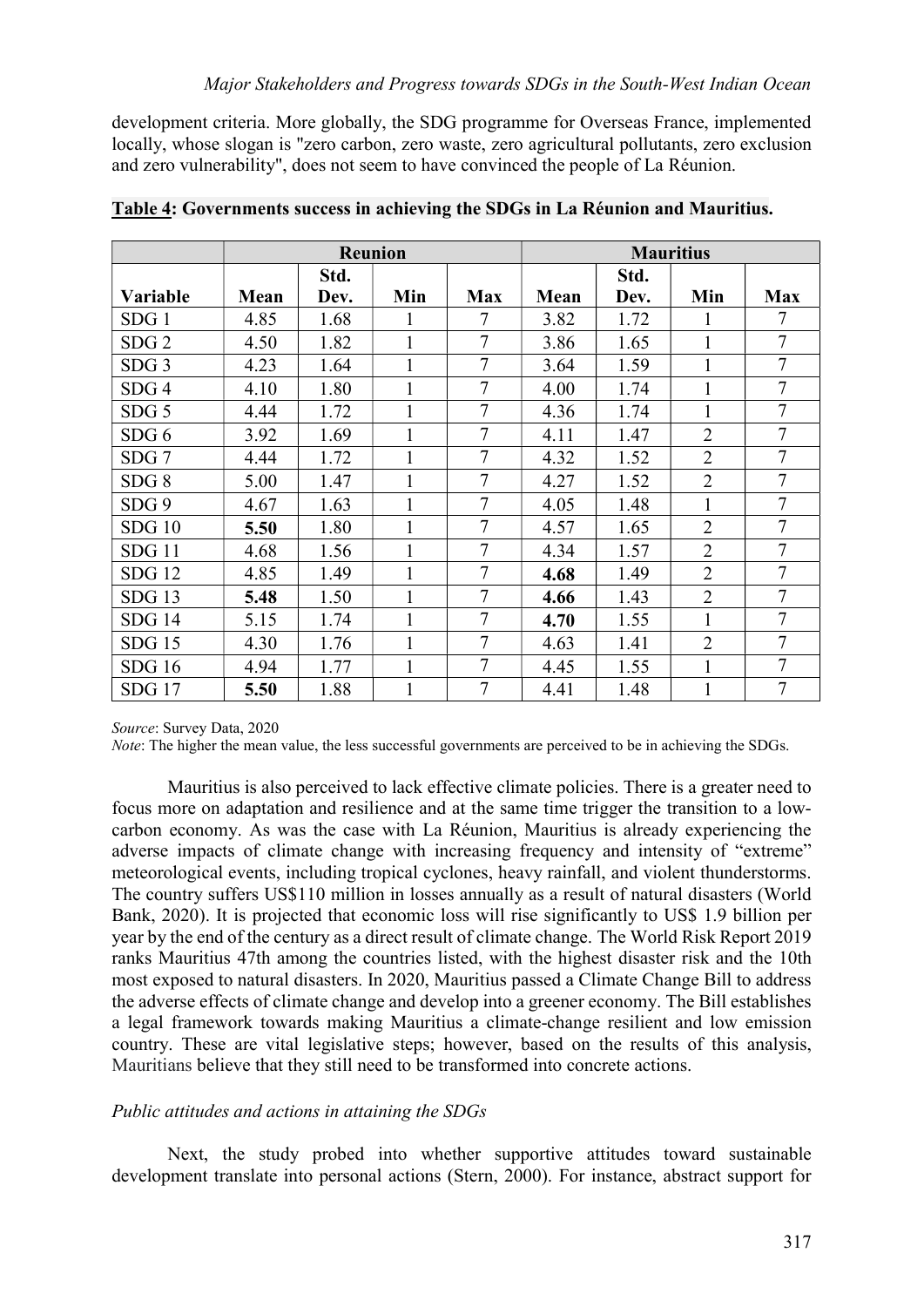renewable energy may not automatically translate into a willingness to personally pay more for fuel-efficient cars. Hence, an attitude-action gap may exist between what people think and what they are willing to do as individuals, and as a consequence, as nations. We gauge the attitudeaction gap across both islands in Table 5.

|                           |      | <b>Reunion</b> |                |              |      | <b>Mauritius</b> |                |                |
|---------------------------|------|----------------|----------------|--------------|------|------------------|----------------|----------------|
|                           |      | Std.           |                |              |      | Std.             |                |                |
| <b>Variable</b>           | Mean | Dev.           | Min            | <b>Max</b>   | Mean | Dev.             | Min            | <b>Max</b>     |
| <b>Green Transport</b>    | 0.57 | 0.50           | $\theta$       | 1            | 0.49 | 0.51             | $\overline{0}$ |                |
| <b>Ethical investment</b> | 0.13 | 0.34           | $\overline{0}$ | 1            | 0.62 | 0.49             | $\overline{0}$ | 1              |
| Recycle                   | 0.94 | 0.25           | $\overline{0}$ | 1            | 0.70 | 0.46             | $\overline{0}$ | 1              |
| Gender Equality           | 0.98 | 0.15           | $\overline{0}$ | $\mathbf{1}$ | 0.98 | 0.15             | $\overline{0}$ | $\mathbf{1}$   |
| Sustainable Development   |      |                |                |              |      |                  |                |                |
| Course (Training)         | 0.57 | 0.50           | $\theta$       | 1            | 0.58 | 0.50             | $\theta$       | 1              |
| Poverty Help              | 0.62 | 0.49           | $\overline{0}$ |              | 0.81 | 0.39             | $\theta$       | 1              |
| Vote                      | 0.85 | 0.36           | $\overline{0}$ |              | 0.91 | 0.29             | $\theta$       | 1              |
| Ecosystems                | 0.64 | 0.49           | $\theta$       | 1            | 0.79 | 0.41             | $\theta$       | 1              |
| Household equality        | 0.74 | 0.44           | $\theta$       | 1            | 0.67 | 0.47             | $\theta$       | 1              |
| Waste recycle             | 0.65 | 0.48           | $\theta$       | 1            | 0.37 | 0.49             | $\theta$       | 1              |
| Ethical purchase          | 0.52 | 0.51           | $\theta$       | 1            | 0.70 | 0.46             | $\theta$       | 1              |
| Green bulbs               | 0.93 | 0.25           | $\theta$       | 1            | 0.95 | 0.21             | $\theta$       | 1              |
| <b>Waste Reduction</b>    | 0.80 | 0.40           | $\theta$       | 1            | 0.93 | 0.26             | $\theta$       | 1              |
| No Chemicals              | 0.91 | 0.28           | $\theta$       | 1            | 0.79 | 0.41             | $\theta$       | 1              |
| Volunteerism              | 0.17 | 0.38           | $\overline{0}$ |              | 0.65 | 0.48             | $\overline{0}$ | $\overline{1}$ |

## Table 5: Public actions in attaining the SDGs.

Source: Survey Data, 2020

Note: The higher the value, the more likely the survey participants are taking personal action in achieving the SDGs.

 There are several areas where personal implementation of the precepts of sustainable development is visible. In the case of La Réunion, it can be seen in gender equality, recycling and the use of green bulbs. Thus, it is above all in "the home" that these principles are mobilised. The use of low-energy light bulbs (free in France under the Energy Transition Act), the use of compost bins (distributed free of charge to every household that requests one), and the recycling of household waste are actions carried out by the majority of respondents in the survey. There are also many who choose not to use chemical fertilisers on their properties. Furthermore, the survey reveals that respondents try to ensure gender equity at home and at work (with the idea of sharing work and its added value) and implies cultural equality (which starts with fair schooling). The results show that they have adopted a lifestyle in line with their sensitivity to sustainable development. Clearly, Réunionese have integrated ecological principles into their lifestyles. However, it is indeed individual awareness of this requirement that makes it possible to reconcile economic efficiency, social equity and environmental quality.

 For Mauritius, gender equality, use of green bulbs and waste reduction are the most frequently cited actions taken. In fact, over the years Mauritians have attempted to recycle as much as they can, have changed their lifestyle to reduce waste, adjusted to environmentally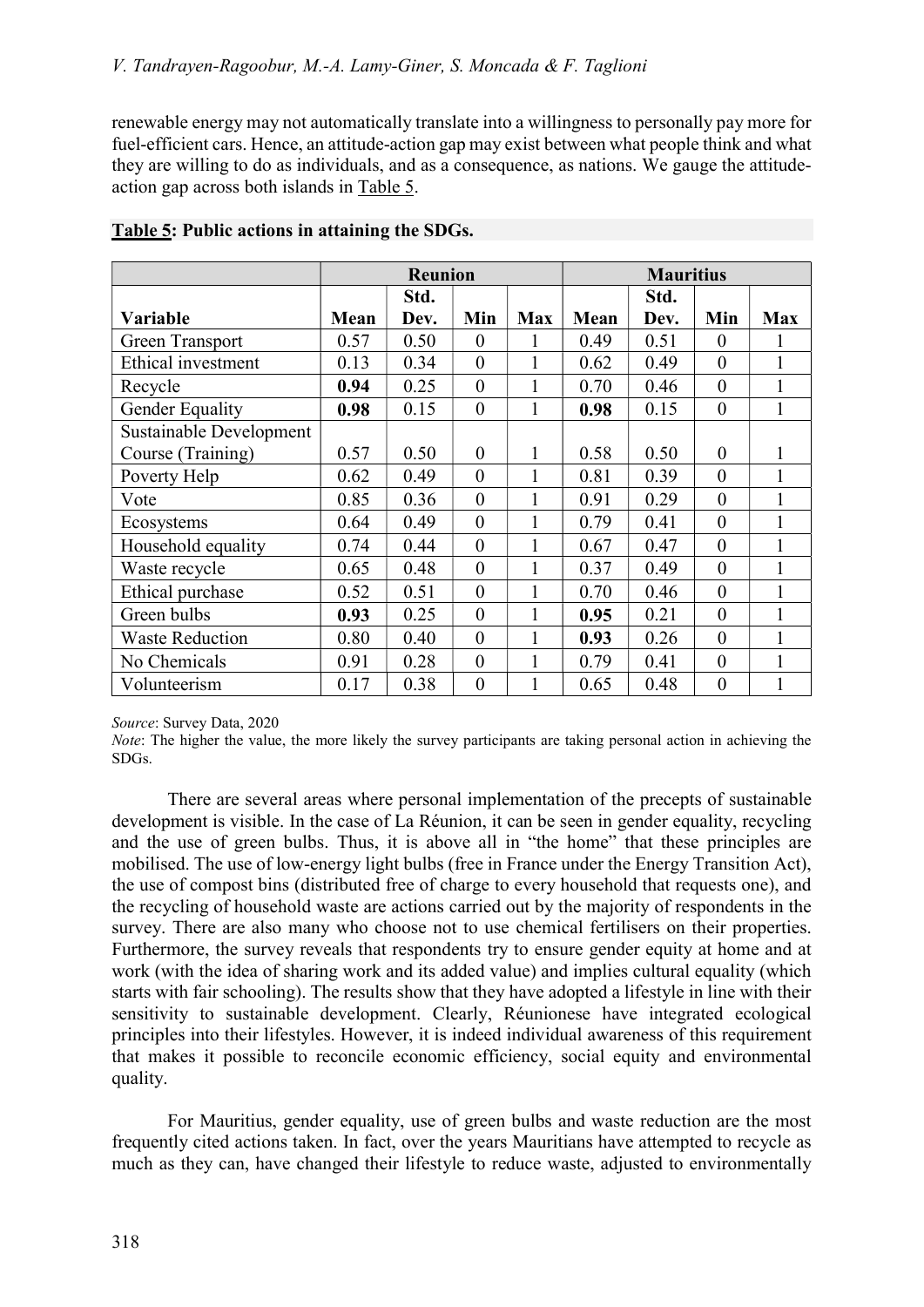friendly light bulbs, and adopted gender equity at home, in the workplace and in other environments. Nonetheless, it is observed that the mean value in Table 5 remains low with respect to the use of green transport and recycling of waste. With respect to composting system, Mauritius still does not have an effective municipal recycling system. Though there is a Household Compost Scheme, there appears to be a lack of awareness on how to engage in composting. From the data, similar behaviour and actions can be noted across La Reunion and Mauritius with respect to gender equality and the use of green bulbs.

 Even though it is outside the scope of this paper to explain the rationale as to why residents from La Reunion seem to have integrated ecological and equality lifestyles more prominently than residents from Mauritius, a possible interpretation could be a more active intervention by government authorities, especially in the command and control and economic instruments to promote those behavioural changes (Croson & Treich, 2014; John, 2018).

### **Discussion**

 Even if the objectives of sustainable development, as conceived by the United Nations, are not perfect tools, given that they tend to prioritise certain areas (e.g., human rights, social justice) while leaving out others (e.g., democracy, security, peace and disarmament, geopolitical aspects) (Skene, 2020), they are nevertheless important policy measures to assess, and question, the effectiveness of national and local governments in promoting sustainability.

 From the original surveys conducted in the SIDS of Mauritius and the SNIJ of La Réunion, respondents point toward the inability of governing bodies to implement effective policies to reduce inequalities. For La Réunion, the respondents point to a failure in the performance of public action with this deficit leading to a real mistrust of certain areas of politics. On the other hand, there are also areas of satisfaction on the part of La Réunion respondents. The health system (SDG 3) and the relationship with France are viewed as successes according to those surveyed. For Mauritius, though there is trust and confidence in institutions like the judiciary, the same trust does not hold for other public institutions such as the district councils and municipalities. The mistrust around local governments arises as the latter fails to provide the necessary services to the communities. There seems to be a direct association between the negative perceptions on the importance of these bodies and their performance.

 In terms of sustainable development, our study finds that there is a statistically significant difference in the perceived importance of particular SDGs across both islands. The three most important SDGs for La Réunion are SDG 12, 14 and 15, where stakeholders' views are directed towards biodiversity, sustainable production and consumption as well as environmental protection. Mauritians' tend to focus more on education, gender equality and health. In fact, though Mauritius has achieved high-income status in 2020, the basic services in terms of education and health do not seem to meet the standards expected by the citizens. Quality remains a major hurdle, which Mauritius needs to tackle via greater investments in education technologies and high-tech medical services. Providing free basic education and health services, although recognised as essential, if not paired up by high standards, might not help to meet the SDGs by the agreed deadlines.

 Gender equality is an important SDG for both Mauritius and La Réunion. In Mauritius, there have been several initiatives to promote gender equality and each Ministry now has a gender cell to promote greater gender mainstreaming within their departments. Although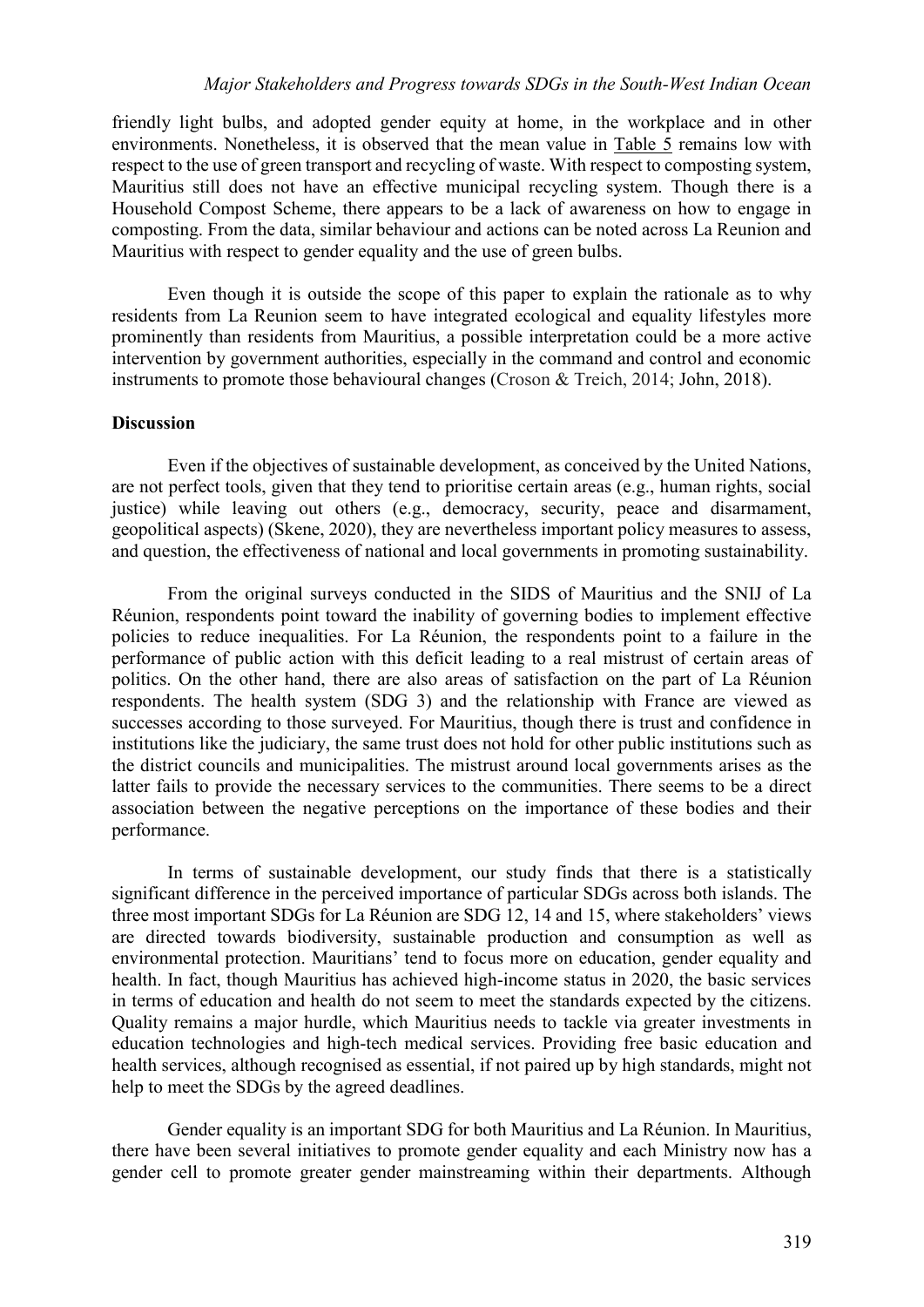Mauritius has signed various conventions on gender equality, policies are highly gender neutral. Economic and social interventions, programmes and strategies overlook the new risks and vulnerabilities that have stemmed from the island's economic transformation from a monocrop agricultural economy to one based on knowledge sectors. Gender norms, lack of appropriate for gender-sensitive labour market policies, and gender-neutral social protection measures are some of the areas that require immediate attention (Tandrayen-Ragoobur & Gokulsing, 2021). Further, in both Mauritius and La Réunion, participants believe government has not performed well overall.

 One important dimension that this study focuses on is the attitude–action gap to assess whether stakeholders' supportive attitudes towards sustainable development in the abstract are translated into personal actions. For Mauritius, the use of green bulbs and waste reduction have been the most common actions taken. Nonetheless, Mauritians are less likely to adopt green transportation choices and recycle waste. From the data, similar behaviours and actions can be noted across La Reunion and Mauritius with respect to gender equality and the use of green bulbs. For La Réunion, waste sorting, the provision of composters for households, the disappearance of plastic bags in supermarkets and the creation of cycle paths are already a reality. Similarly, 40% of La Réunion Island has been transformed into a National Park so as to preserve its ecosystems. Réunion Islanders tend to be satisfied with these actions. However, the participants in this research believe that much remains to be done on their island to combat climate change.

 The two islands are also not free of paradoxes. In La Réunion Island, for example, there is a profound gap between the actions of the governing bodies, at all levels, and the public satisfaction with those actions, which remains low. In Mauritius, there are gaps not only at the national level in local government actions but also a sense of inadequacies between public attitudes and public actions.

## Conclusions and Policy Implications

 Contributing to the SDG agenda can enhance a country's goals and aspirations since all nations are facing similar challenges in terms of climate change, demographic pressure, natural resource depletion and globalisation, amongst others. The SDGs therefore serve as a powerful framework to design better local and regional policies for better lives. Collective actions, coupled with political leadership and commitment can drive countries towards a radical transformation of their economies and societies to embrace the transition towards sustainable pathways for their people.

La Réunion and Mauritius are among the most developed jurisdictions in the southwestern Indian Ocean basin. However, in certain fields of sustainable development, they may lag behind others. La Reunion "essentially aspires to the rapid implementation of concrete measures and investments that are fully in line with the real potential (environmental and societal) of the island, creating a necessary break with the current development 'model', which is as incantatory as it is ultra-consumerist" (Simon, 2010, p. 2). Moreover, the majority of survey participants are involved in sustainable development activities.

 The awareness of citizens is an essential lever for exerting pressure on political decision-makers (Manolis & Manoli, 2021). It is true that on La Réunion Island, there are many plans and actions taken by decision-making bodies to combat poverty, improve housing, and protect ecosystems (inter-municipalities, the Regional Council and the Department of the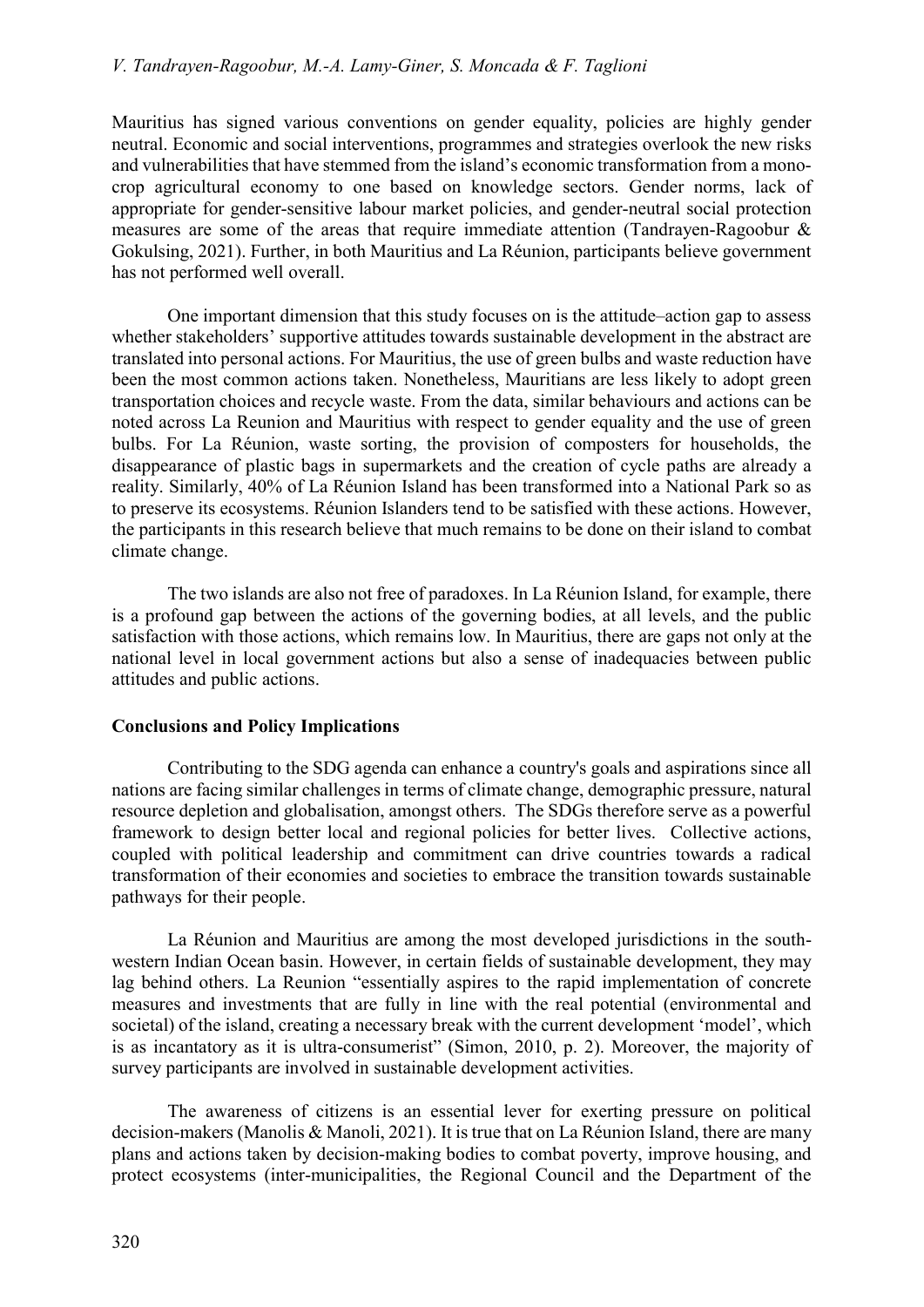Environment, Planning and Housing). However, the measures adopted appear to be insufficient to erase the perception of persistent disparities and inequalities. Achieving the objectives of sustainable development requires better consultation and more fruitful collaboration between political actors. It involves joint political actions and requires collaboration with civil society and the scientific community (Manolis & Manoli, 2021).

 More broadly, Mauritius has been signing various conventions to promote sustainable development and perform well on various international economic indicators. Nonetheless, there are still major gaps, which need to be addressed on services such as the quality of education, gender equality, climate change, protection of the marine environment, and building effective institutions to ensure good governance and promote a peaceful multicultural and inclusive society. The outbreak of the COVID-19 pandemic has brought the tourism industry to a halt in Mauritius and La Réunion. Regional and especially international travel restrictions have impacted all of the tourism-related sectors on the islands. Achieving the SDGs in this difficult time of the pandemic may prove to be more challenging. The COVID-19 crisis will therefore leave the two islands, like many other regions, in a very difficult situation. Future challenges may now be more numerous than they have been in many years.

## Disclaimer

This article has benefitted from research funding under the UNESCO Chair in Island Studies and Sustainability at the University of Prince Edward Island, Canada, and the Social Sciences and Humanities Research Council of Canada (SSHRC), with Grant Number 890-2017-0115.

## References

- Afrobarometer (2018). Mauritius. Retrieved from https://www.afrobarometer.org/countries/mauritius
- Aldrich, J. H. (1995). Why parties? The origin and transformation of political parties in America. Chicago IL: University of Chicago Press.
- Ancelovici, M. (2009). Esquisse d'une théorie de la contestation : Bourdieu et le modèle du processus politique, Sociologie et Sociétés, 41(2), 39-61
- Ancelovici, M. (2013). Les manifestations comme moyen de pression politique. Rapport d'Expertise pour la ligue des droits et des libertés, 30, 346.
- Anklesaria Aiyar, S. S. (2008). Small states: not handicapped and under-aided, but advantaged and over-aided. Cato Journal, 28, 449.
- Baldacchino, G. (2020a). Small states: challenges of political economy. In Handbook on the politics of small states (pp. 70-82). Cheltenham UK: Edward Elgar.
- Baldacchino, G. (2020b). Small states and territories and Coronavirus. Small States & Territories, 3(1), 4.
- Baldacchino, G., & Bertram, G. (2009). The beak of the finch: insights into the economic development of small economies. The Round Table, 98(401), 141-160.
- Baldacchino, G., & Milne, D. (2006). Exploring sub-national island jurisdictions: an editorial introduction. The Round Table. 95(386), 487-502
- BRGM (BUREAU de Recherches Géologiques et Minières). (2018). La Réunion, en bref. Plaquette, 1-6.
- Briguglio, L. (1995). Small island developing states and their economic vulnerabilities. World Development, 23(9), 1615-1632.
- Briguglio, L., (2016). Exposure to external shocks and economic resilience of countries: evidence from global indicators. Journal of Economic Studies, 43(6), 1057-1078.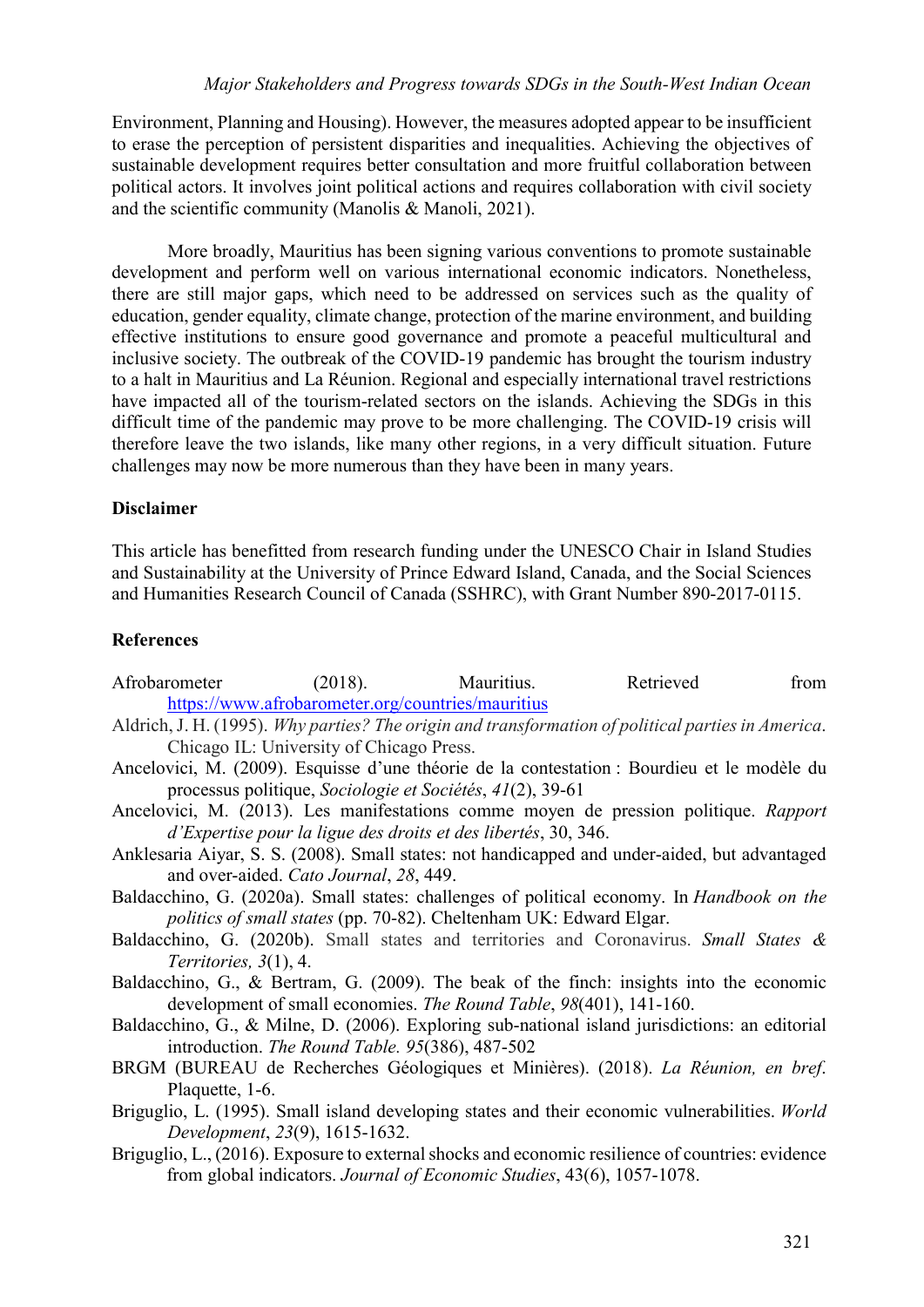- Briguglio, L., Cordina, G., Farrugia, N., & Vella, S. (2009). Economic vulnerability and resilience: concepts and measurements. Oxford Development Studies, 37(3), 229-247.
- Briguglio, L., Byron, J., Moncada, S., & Veenendaal, W. (Eds.). (2020). Handbook of governance in small states. London: Routledge.
- Burstein, P. (2003). The impact of public opinion on public policy: a review and an agenda. Political Research Quarterly, 56(1), 29-40.
- CESER. (2017). Regard sur la pauvreté à La Réunion, rapport de l'assemblée plénière, 76.
- Collet, S. (1982). La manifestation de rue comme production culturelle militante. Ethnologie Française, 12(2), 167-178.
- Corbett, J., & Veenendaal, W. (2018). Democracy in small states: Persisting against all odds. Oxford: Oxford University Press.
- Croson, R., & Treich, N. (2014). Behavioral environmental economics: promises and challenges. Environmental and Resource Economics, 58(3), 335-351.
- Cuschieri, S., Meng, E. P., Hatziyiann, A., Sigurvinsdottir, R., Sigfusdottir, I. D., & Sigurðardóttir, Á. K. (2020). Dealing with COVID-19 in small European island states: Cyprus, Iceland and Malta. Early Human Development, 105261.
- Dasgupta, S., & De Cian, E. (2018). The influence of institutions, governance, and public opinion on the environment: Synthesized findings from applied econometrics studies. Energy Research & Social Science, 43, 77-95.
- Dahl, R. A. (1992). The problem of civic competence. Journal of Democracy, 3(4), 45-59.
- Direction de L'Environnement, de L'aménagement et du Logement de La Réunion (2017). La biodiversité à La Réunion à Travers 20 Indicateurs, 2, rue Juliette Dodu – CS 41009 – 97743 Saint-Denis Cedex 9
- Easterly, W., & Kraay, A. (2000). Small states, small problems? Income, growth, and volatility in small states. World Development, 28(11), 2013-2027.
- Gamson, W. A. (1989). Reflections on the strategy of social protest. Sociological Forum, 4(3), 455-467
- Gay, J.-C. (2017). L'outre-mer en marge, les marges de l'outre-mer. Bulletin de l'Association des Géographes Français, 94(3), 436-452.
- Goldstone, J. (1980), The weakness of organization. American Journal of Sociology, 85, 1017- 1042
- Guan, T., Meng, K., Liu, W., & Xue, L. (2019). Public attitudes toward sustainable development goals: evidence from five Chinese cities. Sustainability, 11(20), 5793.
- Hambleton, I. R., Jeyaseelan, S. M., & Murphy, M. M. (2020). COVID-19 in the Caribbean small island developing states: lessons learnt from extreme weather events. The Lancet Global Health, 8(9), e1114-e1115.
- Hermet, F., & Rochoux, J.-Y. (2014). Vie chère et pauvreté à La Réunion. Informations Sociales, 86, 90-97.
- Herrera, V. (2019). Reconciling global aspirations and local realities: Challenges facing the Sustainable Development Goals for water and sanitation. World Development, 118(1), 106-117.
- Horn, P., & Grugel, J. (2018). The SDGs in middle-income countries: setting or serving domestic development agendas? Evidence from Ecuador. World Development, 109(1), 73-84.
- ICS (International Council for Science) (2017). A Guide to SDG Interactions: from Science to Implementation. Paris: International Council for Science.
- Insee. (2019). INSEE Flash Réunion, 151 (https://www.insee.fr/fr/statistiques/3743810)
- Insee. (2016). INSEE Flash Réunion, 61 (https://www.insee.fr/fr/statistiques/2019733)
- Insee. (2020). Comparateur de territoire, département de La Réunion, https://www.insee.fr/fr/statistiques/1405599?geo=DEP-974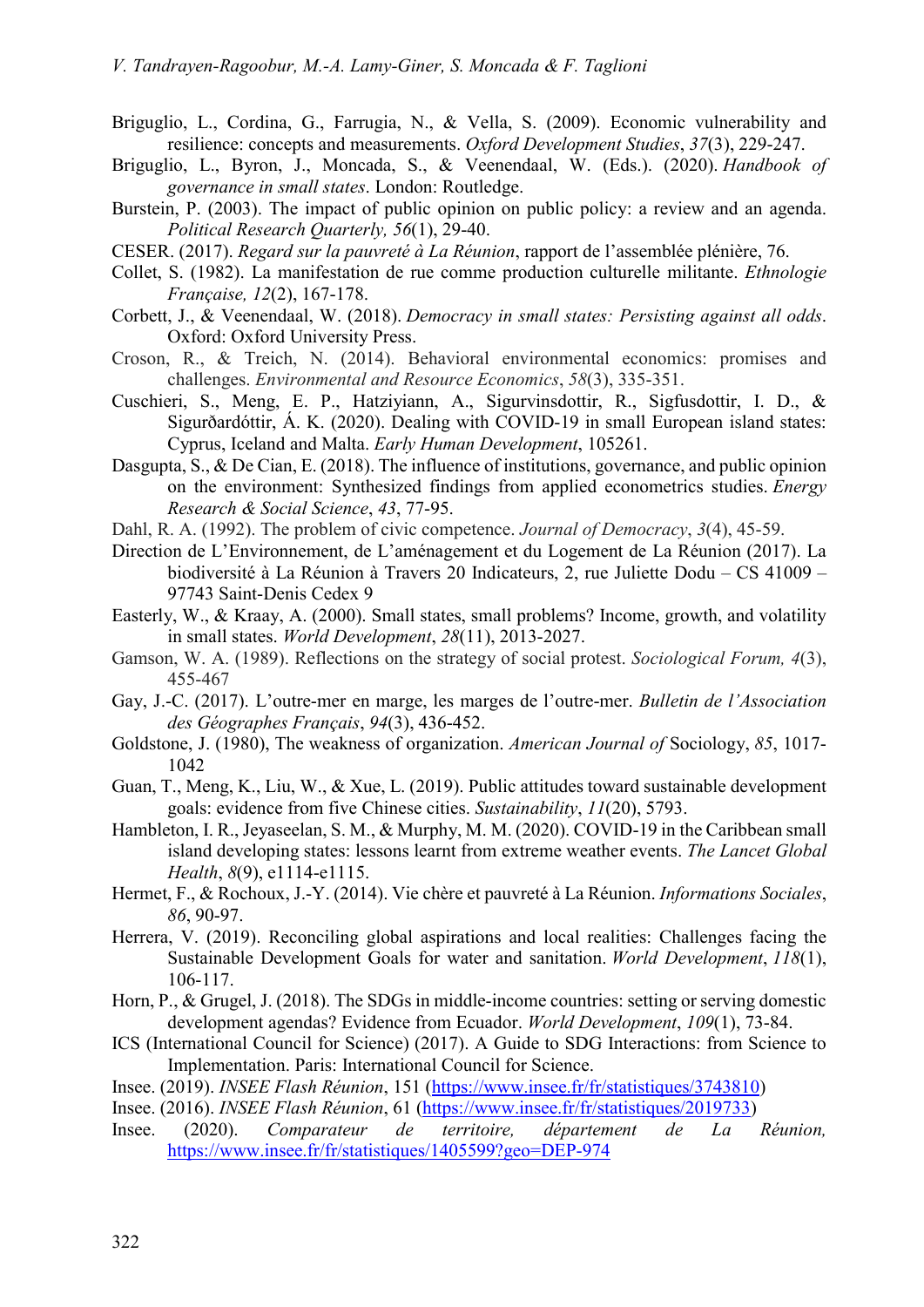- Insee. (2013). Les indicateurs du développement durable à La Réunion, un premier état des lieux, Insee et Deal, 21pp.
- Jauze, J.-M. (2012). Maurice, petit pays, grandes ambitions. Cybergeo: Revue Européenne de Géographie / European Journal of Geography, 628, 25pp.
- John, P. (2018). How far to nudge? Assessing behavioural public policy. Cheltenham, UK: Edward Elgar Publishing.
- Jones, P. R. (1994). It's not what you ask, it's the way that you ask it: question form and public opinion on the death penalty. The Prison Journal, 74(1), 32-50.
- Leiserowitz, A. A., Kates, R. W., & Parris, T. M. (2005). Do global attitudes and behaviors support sustainable development? Environment: Science and Policy for Sustainable Development, 47(9), 22-38.
- Le Plan de Convergence de La Réunion. (2017). Rapport synthétique, Conseil Régional, Conseil Général, État, 49 pp.
- Lincoln Lenderking, H., Robinson, S. A., & Carlson, G. (2020). Climate change and food security in Caribbean small island developing states: challenges and strategies. International Journal of Sustainable Development & World Ecology, 28(3), 1- 8.
- Manolis, E., Manoli, E. (2021). Raising awareness of the Sustainable Development Goals through ecological projects in higher education. Journal of Cleaner Production, 279, 1- 12.
- Moncada, S., & Bambrick, H. (2019). Extreme weather events in Small Island Developing States: Barriers to climate change adaptation among coastal communities in a remote island of Fiji. Dealing with climate change on small islands: Towards effective and sustainable adaptation?, 217.
- Moncada, S., Briguglio, L. P., Bambrick, H., & Kelman, I. (2018). Guest editorial (Development and climate change in small island developing states). International Journal of Climate Change Strategies and Management, 10(2), 214-216.
- Mycoo, M. A. (2018). Beyond 1.5 C: Vulnerabilities and adaptation strategies for Caribbean small island developing states. Regional Environmental Change, 18(8), 2341-2353.
- My World UN Global Survey for a Better World. (2015). Retrieved from https://maryknollogc.org/resources/my-world-un-global-survey-better-world/
- Ourbak, T., & Magnan, A. K. (2018). The Paris Agreement and climate change negotiations: Small Islands, big players. Regional Environmental Change, 18(8), 2201-2207.
- Page, B. I., & Shapiro, R. Y. (1983). Effects of public opinion on policy. The American Political Science Review, 77(1), 175-190.
- Randall, J. (2020). The 21st Century Maritime Silk Road Islands Economic Cooperation Forum. Annual Report on Global Islands 2020. Charlottetown, Canada : Island Studies Press
- Rochoux, J.-Y. (2014). La vie chère toujours, pourquoi et comment s'en débarrasser ?, l'écart de prix entre la Réunion et la métropole, La Lettre du Cemoi, 16, 5.
- Rohrschneider, R. (1990). The roots of public opinion toward new social movements: an empirical test of competing explanations. American Journal of Political Science, 34(1), 1-30.
- Sachs, J.D., Schmidt-Traub, G., Kroll, C., Lafortune, G., Fuller, G., & Woelm, F. (2020): The Sustainable Development Goals and Covid-19. Sustainable Development Report 2020. Cambridge: Cambridge University Press.
- Simon, T. (2010). La Réunion une 'terre de projets' dans les impasses du développement? Etudes Caribéennes, 17.
- Shultz, J. M., Kossin, J. P., Shepherd, J. M., Ransdell, J. M., Walshe, R., Kelman, I., & Galea, S. (2019). Risks, health consequences, and response challenges for small-island-based